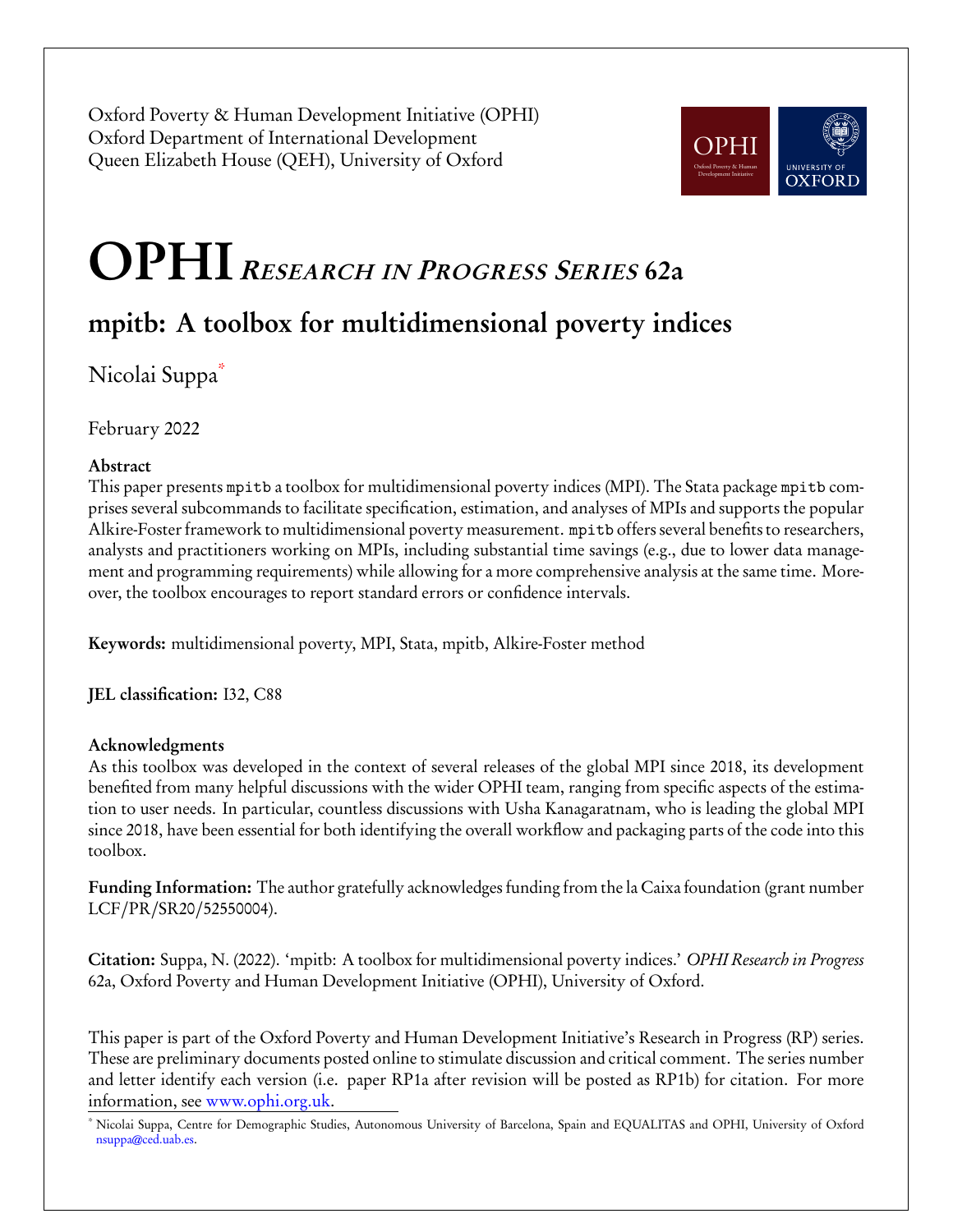## **1 Introduction**

By now measures of multidimensional poverty are popular in both academia and practice. Extending previous research on unidimensional poverty measures, several measures of multidimensional poverty have been proposed and axiomatically explored in the literature, for overviews see e.g., [Aaberge and Brandolini \(2015\)](#page-20-0); [Alkire et al. \(2015\)](#page-21-0).

Multidimensional measurement approaches to poverty seek to directly capture critical shortfalls in different dimensions of human well-being, such as health, education or social participation. Thereby, multidimensional poverty measures aim to go beyond an exclusive focus on monetary or material metrics in the resource space. The dual-cutoffcounting-approach proposed by [Alkire and Foster \(2011\)](#page-21-1) is particular popular and, for instance, underlies the global Multidimensional Poverty Index (MPI) which is jointly published by the United Nations Development Programme and the Oxford Poverty and Human Development Initiative [\(UNDP-OPHI 2021\)](#page-21-2) and has been analyzed in various studies [\(Jindra and Vaz 2019;](#page-21-3) [Alkire, Nogales, Quinn, and Suppa 2021b\)](#page-21-4). Moreover, official poverty measures in more than a dozen or so countries are based on this method, too.

Ideally, poverty measures involve methods simple enough to be communicable to the wider public. Moreover, from a technical point of view quantities of interest are usually easy to estimate as they are often averages of some sort (e.g., using mean). Furthermore, previous Stata packages such as DASP [\(Abdelkrim and Duclos 2007\)](#page-20-1) and mpi [\(Pacifico and Poege 2017\)](#page-21-5) already support the estimation of selected quantities of multidimensional poverty measurement.

A challenge in applied work, however, emerges on the data management side as usually a huge amount of estimates has to be produced, analyzed, archived, and presented. For preparing a measure of multidimensional poverty for a single country in a single year it is not uncommon to accumulate some 2000 point estimates during the course of a project, let alone a cross-country analysis of poverty changes over time. It is in particular this challenge where mpitb seeks to support researchers and practitioners alike.

mpitb has been developed to facilitate the production process of the global multidimensional poverty index. Indeed, the present toolbox has been developed in tandem with a new workflow for the global MPI [\(Suppa 2022\)](#page-21-6). As a consequence, measures and quantities that can be estimated or produced out of the box by mpitb are closely aligned with the needs of the global MPI. Due to fundamental commonalities in multidimensional poverty measurement and analyses most features, however, can be expected to support researchers, analysts, and practitioners in their particular projects, too.

More specifically, mpitb offers several benefits to analysts of multidimensional poverty, including substantial time savings on the results data management side of the work and a considerable reduction of the programming needs required for a comprehensive analysis. Thereby, the toolbox allows analysts and researchers to focus on indicator construction, measure specification and the very analysis of the results. The use of this toolbox, moreover, encourages (i) to adopt a streamlined worfklow, which may help to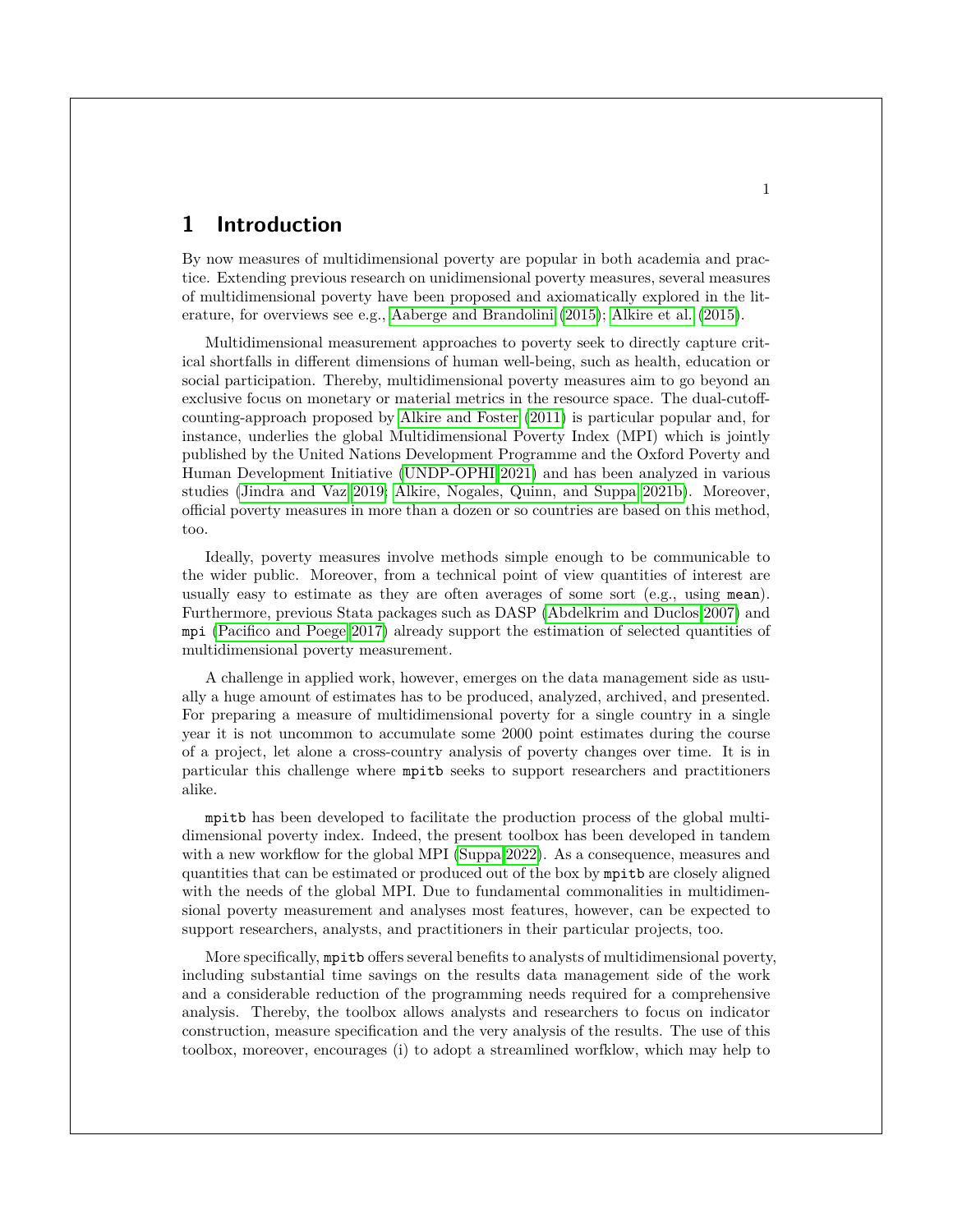spot errors and to improve the replicability of the results, and (ii) to report standard errors for estimated quantities, which is unfortunately not yet common practice in case of poverty estimates (e.g. [World Bank 2017\)](#page-21-7).

The remainder of this paper is organized as follows: section 2 introduces key quantities of multidimensional poverty which the toolbox can estimate. Section 3 briefly introduces selected tools and their syntax, whereas section 4 provides some examples.

## **2 Measuring multidimensional poverty**

This section briefly introduces key quantities of the Alkire-Foster approach of multidimensional poverty to facilitate subsequent explanations. For a more comprehensive and formal presentation see [Alkire et al. \(2015,](#page-21-0) ch. 5). First, deprivation indicators flag whenever a household fails to achieve an outcome above the critical (deprivation) threshold in a particular dimension of human well-being. In the global MPI, for instance, a household is considered deprived in the nutrition indicator if any person under 70 years of age is undernourished (see [Alkire et al. 2021a](#page-21-8) for further details).

The objective of many multidimensional poverty measures is to identify multiply deprived individuals or households. After assigning relative weights to all indicators, one may obtain the so-called deprivation score which is essentially a weighted deprivation count, ranging from zero to one (the maximum possible amount of deprivations). Applying a cross-dimensional poverty cutoff  $(k)$  to this deprivation score one can specify how much multiple deprivation a household (or individual) has to experience for being identified as (multidimensionally) poor. According to the global MPI, for instance, a household is considered poor if it experiences 1/3 or more of the maximum possible deprivations. Unlike the deprivation score, the censored deprivation score ignores deprivations of the non-poor by replacing their deprivation scores with zeros.

Quantities commonly estimated in this framework include (i) the headcount ratio (H), which is the proportion of people with a weighted deprivation count higher than the threshold k, (ii) the intensity  $(A)$ , which is the average deprivation among the poor and (iii) the adjusted headcount ratio  $(M_0 \text{ or sometimes } MPI)$ , which may be obtained as the mean of censored deprivation score or as the product of  $H$  and  $A$ .

Further, several indicator-specific measures are of particular interest. First, the uncensored or raw headcount ratios  $(h_d)$  simply report the proportion of the population deprived in a particular indicator. Second, the censored headcount ratios  $h_d(k)$  report the proportion of the population which is deprived in a particular indicator and (multidimensionally) poor at the same time. Third, the absolute contribution of an indicator to  $M_0$ , which follows from the dimensional breakdown property satisfied by  $M_0$ : all indicator-specific absolute contributions are adding up to  $M_0$  itself. Absolute contributions may be obtained as the product of censored headcount ratios and the indicator's weight. Fourth, the percentage contribution of an indicator, which is the absolute contribution normalized by the value of  $M_0$ .

Another feature of the AF-framework is that most quantities may be disaggregated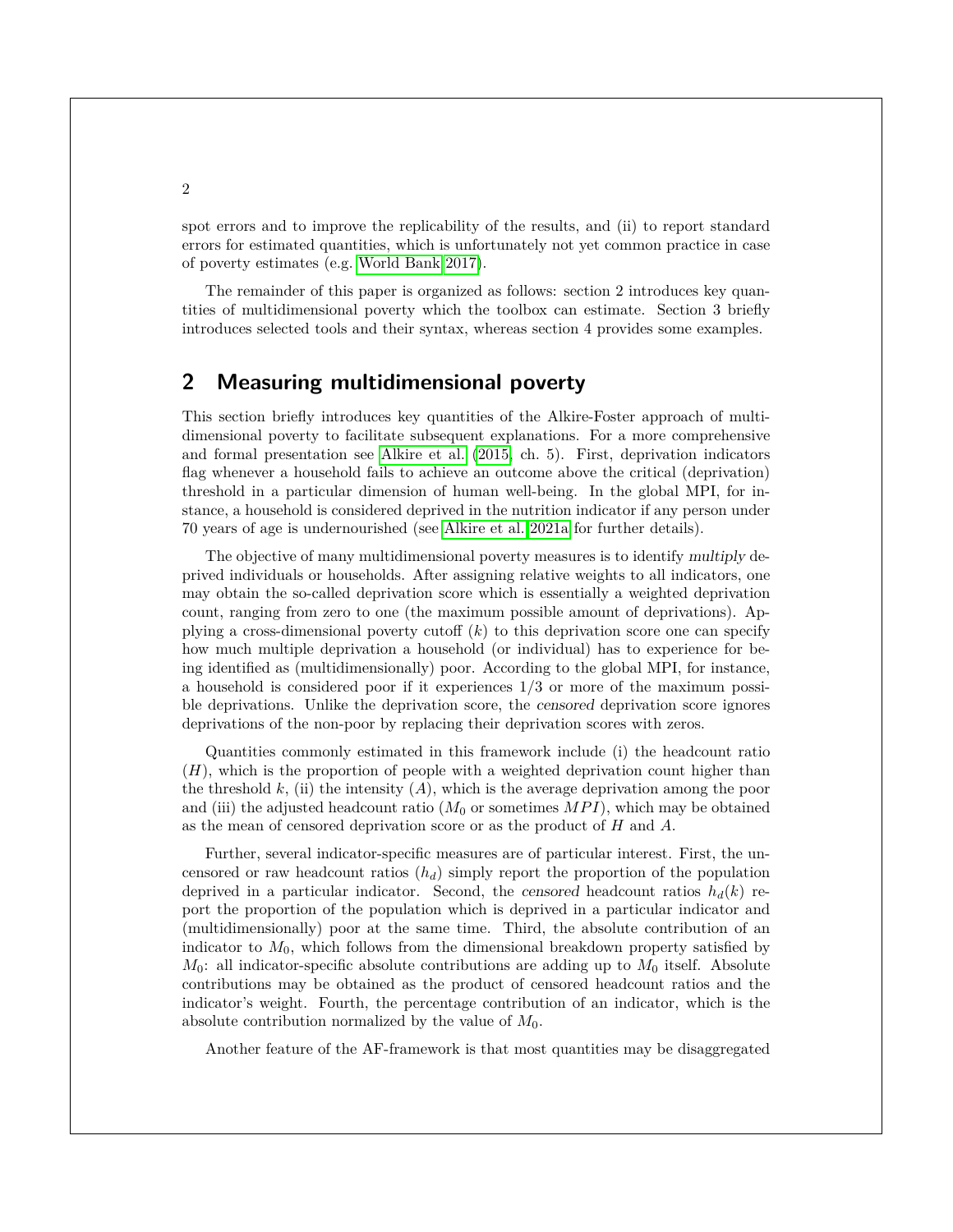for certain subpopulations such as subnational regions or age groups. Finally, where data permits, changes over time for all of these quantities are frequently reported as absolute or relative changes where each may, moreover, be annualized or not, see [Alkire](#page-21-0) [et al. \(2015,](#page-21-0) ch. 9.2).

As indicated above, the full specification of such a measure requires several parametric choices which are normative decisions as they have to balance different needs (data availability, policy relevance, etc.) and, moreover, involve value judgements (see [Alkire et al. 2015,](#page-21-0) ch. 6). Therefore, it is not only important to flag those decisions accordingly, but there is also an interest in documenting the extent to which these choices may affect outcomes. Consequently, a fair amount of alternative specifications is usually estimated and studied as well, including alternative deprivations thresholds, dropping or removing a specific deprivation indicator altogether, alternative (cross-dimensional) poverty cutoffs, and different weighting schemes.

## **3 Selected tools and their syntax**

This section presents the syntax of key tools provided by mpitb. Further tools are documented in the help files of the package.

### **3.1 mpitb set**

mpitb set specifies the deprivation indicators for a MPI and stores this specification with the currently loaded dataset. One may store several specifications with one data set.

#### **Syntax**

```
mpitb set -

, name(mpiname) d1(varlist, subopts) ... d5(varlist, subopts)
  description(text) clear replace
```
#### **Options**

- name(*mpiname*) specifies the name of a particular MPI or, more precisely, its indicator selection. Internally, *mpiname* also serves as an ID and it is recommended to use short names (at most 10 characters are permitted).
- d1(*varlist*, *subopts*) assigns the variables in *varlist* as deprivation indicators to dimension 1. It is recommended to use short variable names (at most 10 characters are permitted). A total of 10 dimensions is permitted. One may set the following *subopts*:

name(*dimname*) allows to choose a name for a particular dimension (optionally). It is recommended to use short names (at most 8 characters are permitted). If no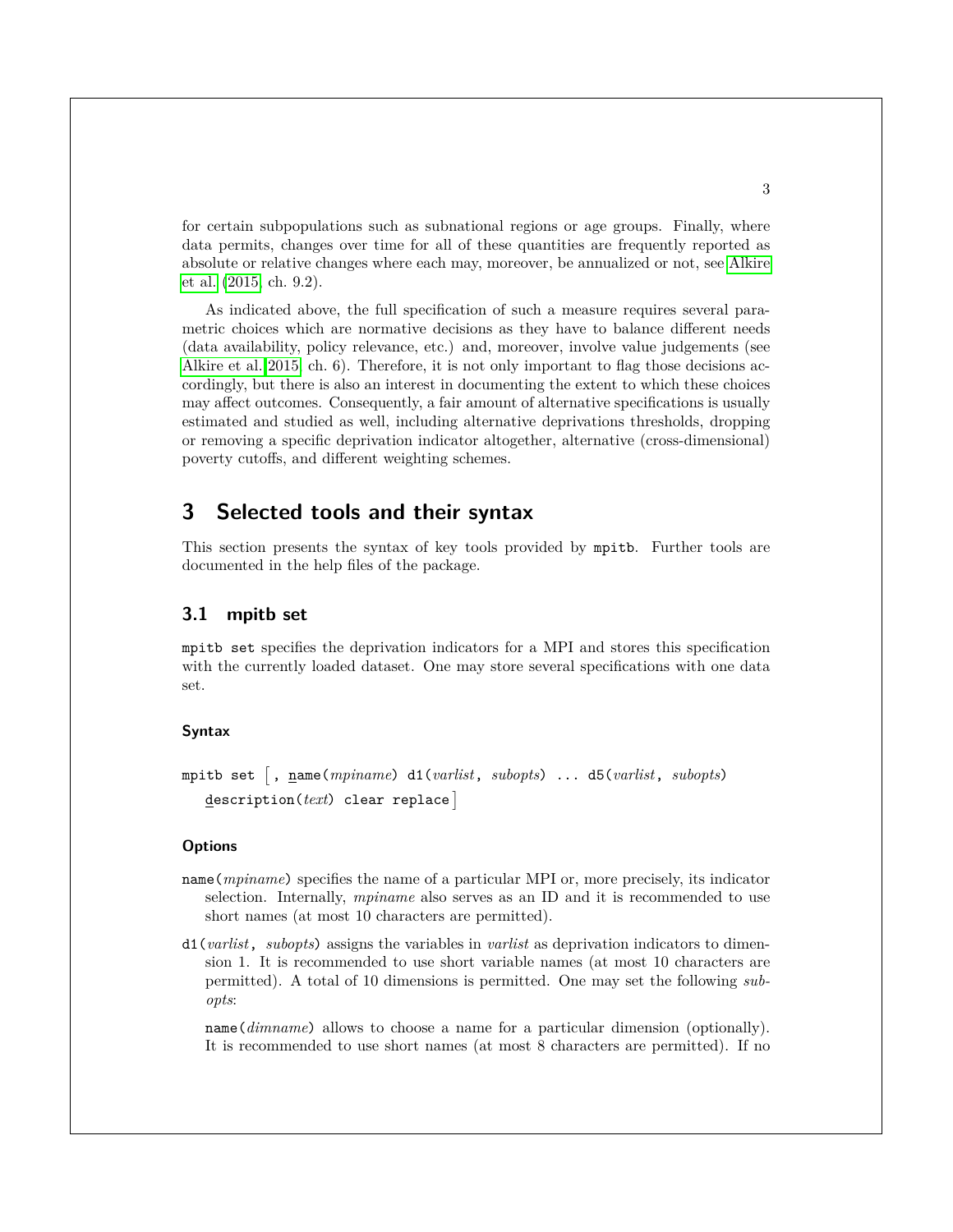name is provided dimensions are generically named d1, d2, etc.

description(*text*) the description allows to add some extra information of the particular MPI to the data.

clear removes all information on MPIs stored with the current data.

replace replaces the information for the specified MPI.

#### **3.2 mpitb est**

mpitb est estimates indices and subindices of multidimensional poverty for one or more parametrizations. Deprivation indicators have to be declared by mpitb set beforehand. mpitb est estimates levels, levels over time, and changes over time at the aggregate level and for subgroups. mpitb est provides standard errors and confidence intervals for most quantities and may take complex survey design into account.

Results may be coherently saved to disk or collected in frames (see [D] **frames**). mpitb est may create key variables for the AF-framework and a variable identifying the underlying sample (which takes, e.g., item non-responses into account).

#### **Syntax**

mpitb est , <u>n</u>ame  $\left[\begin{array}{c}\frac{}{}\underline{k} \texttt{list}(\textit{numlist})\end{array}\right.$  weights(*wgts sopts*) measures(*mlist*) indmeasures(*imlist*) indklist(*numlist*) aux(*auxlist*) cotmeasures(*measures*) cotoptions(*olist*) cotklist(*numlist*) cotyear(*varname*) dtasave(*filename* [,*sopts*]) lframe(*name* [,*sopts*]) lsave(*filename[* [,*sopts*]) cotframe(*name* [, *sopts*]) cotsave(*filename* [,*sopts*]) over(*varlist*[,*sopts*]) tvar(*varname*) svy addmeta(*metalist*) skipgen gen double noestimate

#### **Measures and Parameters**

name(*mpiname*) name of the MPI to be estimates (which also serves as ID)

klist(*numlist*) specifies the (cross-dimensional) poverty cutoff(s) in percentage points. Valid values are integers between 1 and 100. One or more values may be specified.

measures(*mlist*) the list of permitted measures may include *M0*, *H*, *A*, or *all*.

weights(*wgts* [*sopts*]) specifies the weighting scheme(s), where *wgts* may be one of

equal this option applies a equal-nested weighting scheme.

dimw(*numlist*) allows to set arbitrary weighting schemes for dimensions. Weighting schemes can be set using decimal numbers from 0–1. Naturally, the number of weights has to match the number of dimensions and weights must sum up to one.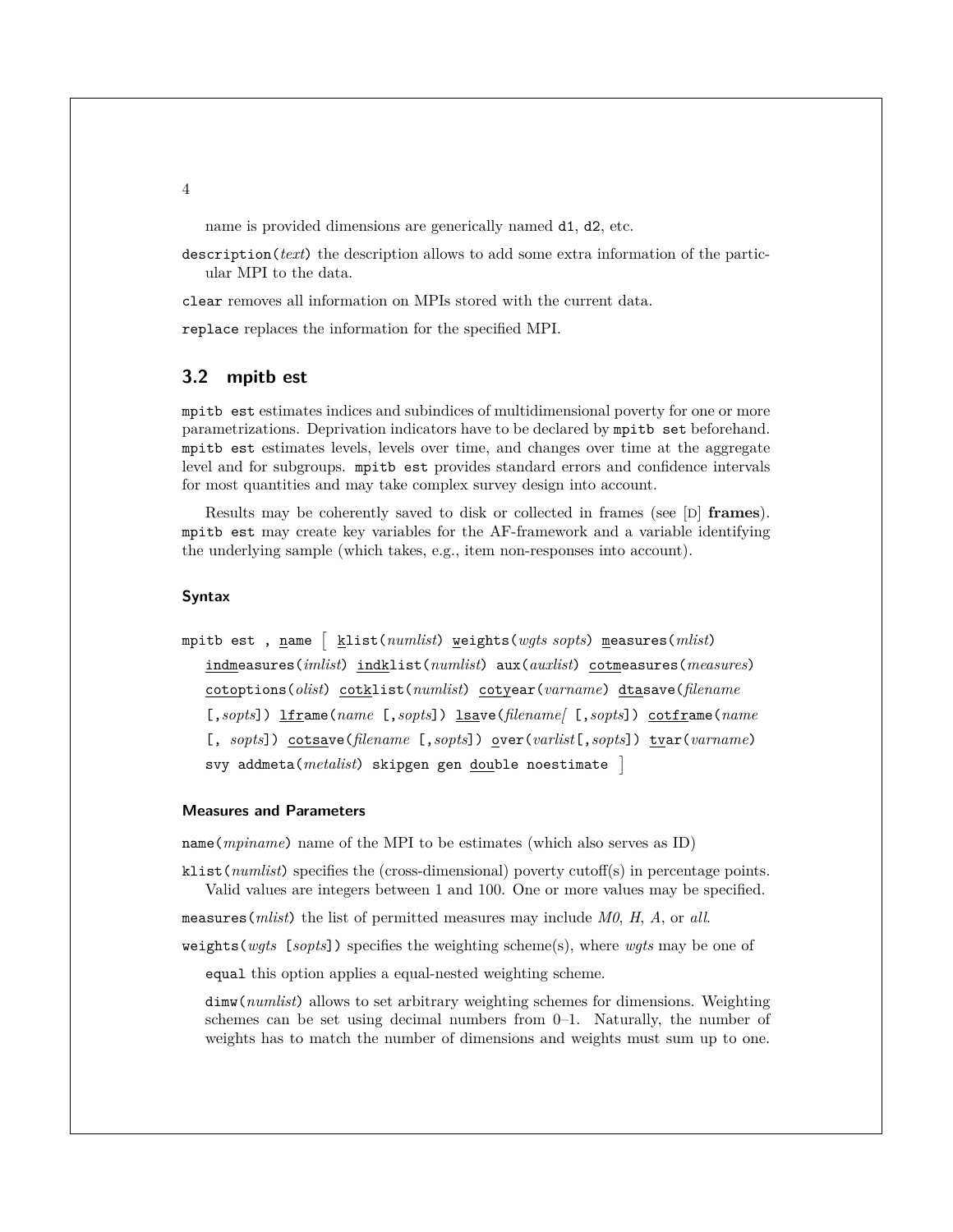The order of dimension corresponds to the order used in mpitb set. Indicator weight within dimensions receive equal weights.

indw(*numlist*) allows to set arbitrary weighting schemes for indicators. Weighting schemes can be set using decimal numbers from  $0-1$ . Naturally, the number of weights has to match the number of indicator and weights must sum up to one. The order of indicators corresponds to the order used in mpitb set.

Moreover, *sopts* may be name(*wgtsname*). This option allows to assign names to particular weighting schemes and is required for use with indw(*numlist*) while being optional for the others.

- indmeasures(*imlist*) the list of indicator-specific measures may include *hdk* (censored headcount ratios), *actb* (absolute contributions), *pctb* (percentage contribution), or *all*.
- indklist(*numlist*) allows to choose a different set of poverty cutoffs for indicatorspecific measures to avoid unnecessary long estimations for numbers of lower priority. Unless explicitly set, indklist equals klist.
- aux(*auxlist*) the list of auxiliary measures may include *hd*, the uncensored deprivation headcount ratios, *mv*, *N* or *all*. *mv* includes the share of missing values on the indicator level and the retained sample at the aggregate level. The retained sample will be reported with and without sampling weights (if svy is set). *N* is the effective sample size, i.e. the number of observations with non-missing information on all indicators.

#### **Changes over time**

- cotmeasures(*mlist*) the COT measure list may include *M0* (the adjusted headcount ratio), *H* (the headcount ratio), *A* (the intensity), *hd* (uncensored headcount ratios), *hdk* (censored headcount ratios), or all.
- cotoptions(*olist*) where *olist*, the option list for COT, may include

total estimates change over total period of observation, i.e. from the first year of observation to the last year of observation.

insequence estimates all consecutive (i.e. year-to-year) changes.

ann produces annualized changes over time. This option activated by default. Specify noann to skip the estimation of annualized changes.

raw produces the raw, i.e. non-annualized changes over time. This option activated by default. Specify noraw to skip the estimation of raw changes.

cotk(numlist) specifies the poverty cutoffs for the COT estimation

cotyear(*varname*) specifies the variable which is used for the annualization, which is usually a year variable, where decimal digits are permitted.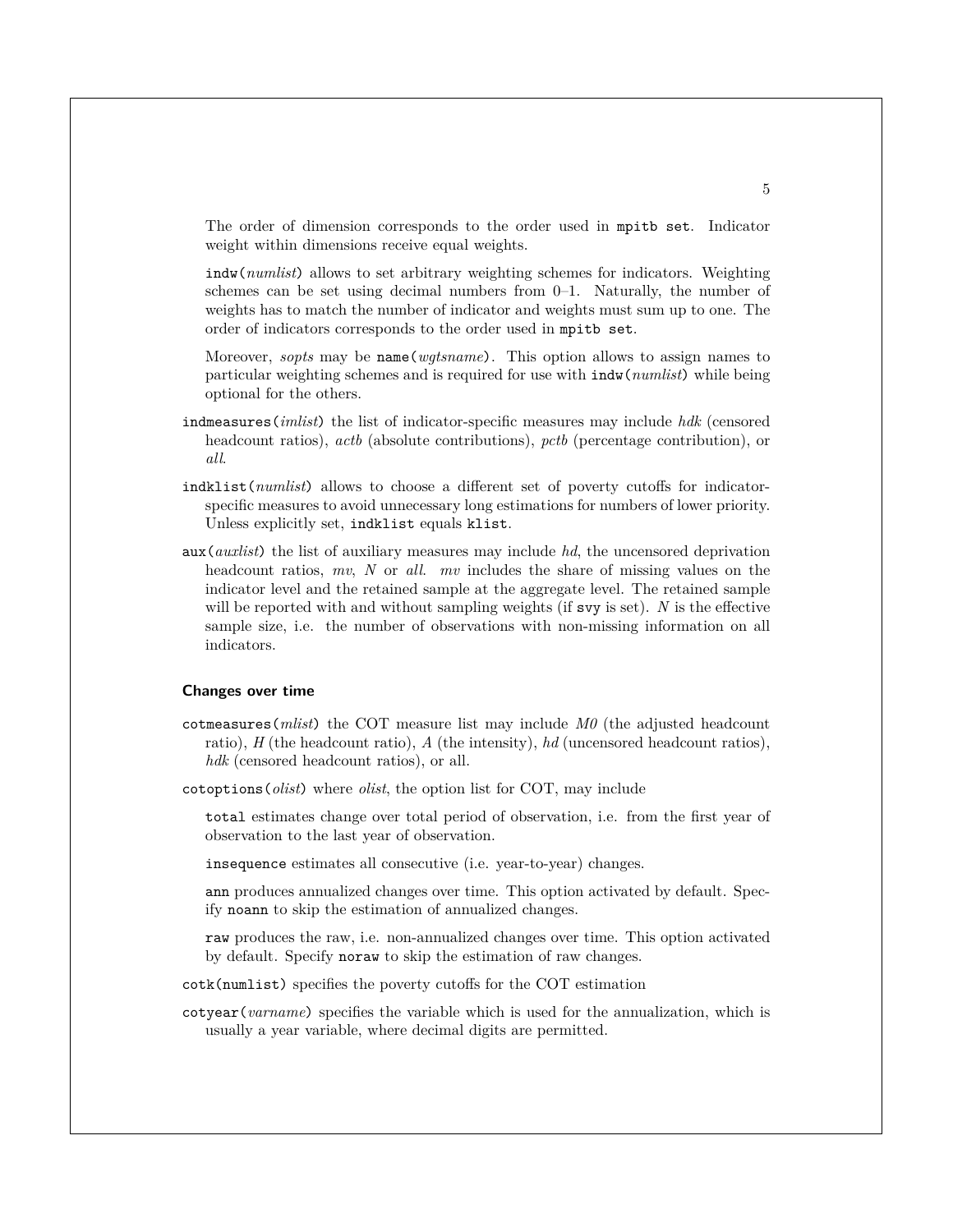#### **Results**

dtasave(*filename* [, *sopts*]) saves the micro data after creating the variables of the AF-framework. This can be particular useful when mpitb est is run within a loop over countries. Available suboptions *sopts* are

replace which replaces any potentially existing dataset.

lframe(*name* [, *sopts*]) saves the level estimates into a result frame under the specified name. This option can be useful for adding further custom estimates before saving all results to disk. See mpitb stores for adding estimates of custom quantities to the result frame. Available suboptions *sopts* are

replace which replaces any potentially existing frame

lsave(*filename* [, *sopts*]) saves the levels estimates into the specified dta file. Available suboptions *sopts* are

replace which replaces any potentially existing dataset

cotframe(*name* [, *sopts*]) saves the change estimates into a result frame under the specified name. Note that a potentially existing frame will be replaced. This option can be useful for adding further custom estimates before saving all results to disk. See mpitb stores for adding estimates of custom quantities to the result frame. Available suboptions *sopts* are

replace which replaces any potentially existing dataset

cotsave(*filename*[, *sopts*]) saves the change estimates into the specified dta file. Available suboptions *sopts* are

replace which replaces any potentially existing dataset

#### **Other**

over(varlist [, *sopts*]) allows to disaggregate by several variables. By default quantities for the subgroups are estimated for the same measure and parameters as the aggregate quantities. Suboptions allow to avoid unnecessary long estimations for numbers of lower priority. Available suboptions *sopts* are

klist(*numlist*) allows to choose a different set of poverty cutoffs for disaggregations.

- indklist(*numlist*) allows to choose a different set of poverty cutoffs for disaggregations of indicator-specific measures.
- nooverall if this option is set aggregate (or national-level) estimates will not be produced. This option may be useful for organizing results across different files.
- svy estimation accounts for complex survey design of micro data as specified by svyset. If svy is not set, the data is assumed to be obtained through simple random sampling, which is rarely used in practice.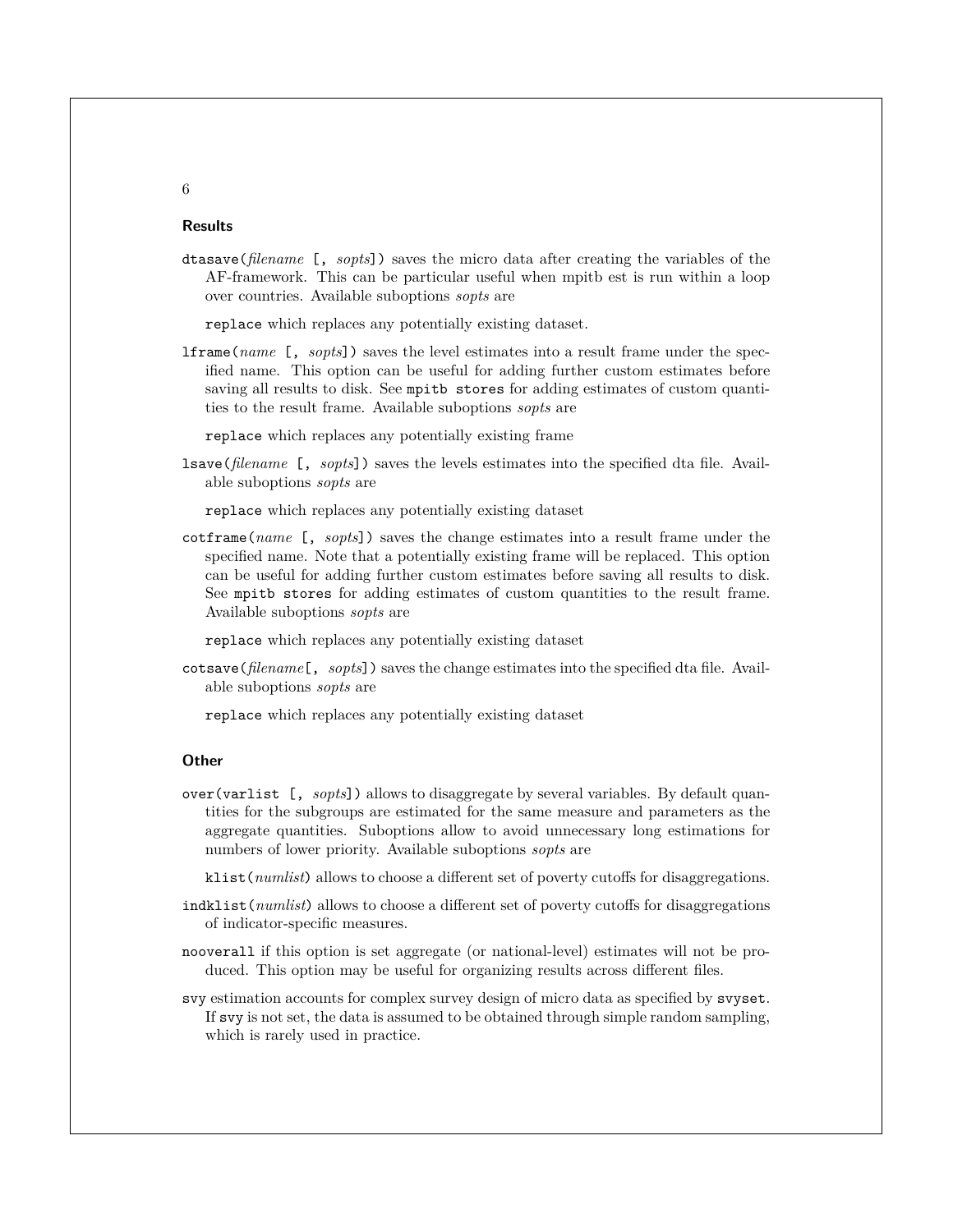addmeta(*metalist*) allows to add meta data every estimate produced. A common application would be to add the ISO country code. *metalist* is used as follows

*macname = content* [*macname2 = content2* ...]

- skipgen this option allows to skip the step of generating all variables of the AFframework. This can save runtime if variables have already been created by a mpitb est run previously. A common application is to save different results into a single file. However, it is up to the user to ensure that all needed variables do exist and that the results files are coherently augmented.
- gen The default behavior of mpitb est is to remove all variables (e.g., deprivation scores or poverty status) generated upon completion of the estimations. Option gen allows to keep all variables for cross-checks or additional calculations.
- double generates non-byte variables as double, which improves the precision with which, e.g., the deprivation score is stored as variable. The default is float.
- noestimate allows to skip the entire estimation process. This allows to save time if only the generated variables are of interest.

#### **3.3 mpitb refsh**

mpitb refsh creates or updates the reference sheet, a key feature of the global MPI workflow. The reference sheet contains basic information about the countries covered by the current project. The reference may be used (i) to control estimation and other productions routines efficiently, (ii) for merging external data easily, (iii) reducing the amount of information that estimates are passed through the estimation routine. See the workflow for more details.

Essentially, mpitb refsh examines all micro datasets in the specified folder and collects certain information (data characteristics or variables). Afterwards mpitb refsh creates the reference sheet comprising this information for each country.

#### **Syntax**

```
mpitb refsh using filename , id(name) path(string)
-

, clear newfiles
  update(clist) sid(sid) keep(namelist) char(clist) depind(depind)
   gentvar(year)
```
#### **Options**

id(*name*) specifies the identifier of a particular dataset and is usually an ISO country code. By default, name is assumed to be a variable name. If, however, option char(*clist*) is set, name may be a data characteristic, too. The reference sheet will contain at least one observation for each ID (or dataset).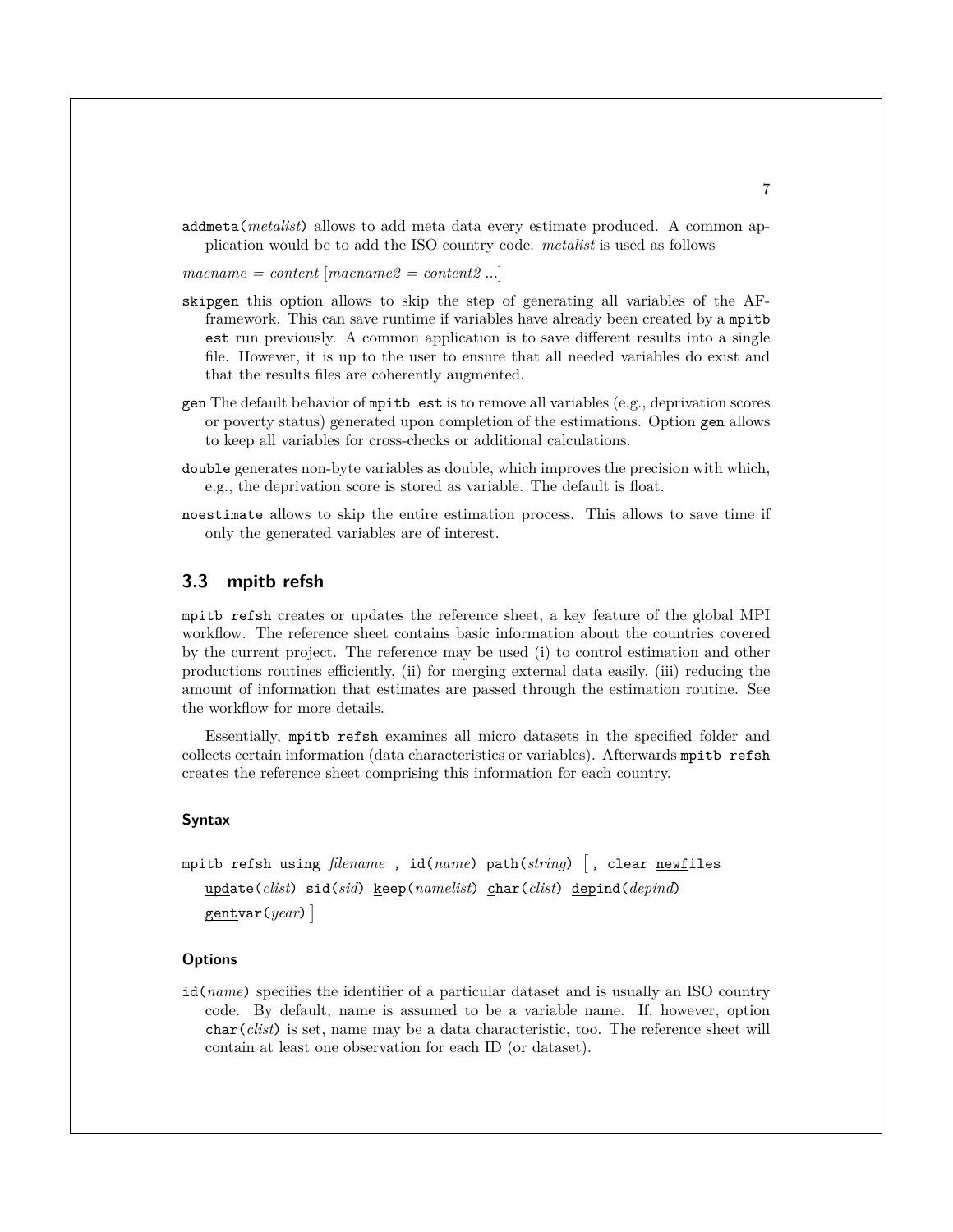- path(*path*) specifies the path to the cleaned micro datasets. Note that path has to be specified as *folder/subfolder* using slashes "/" and not backslashes "\".
- clear examines every dta file in the specified path for being included into the reference sheet and replaces any potentially already existing reference sheet. Usually, this option is the most convenient.
- newfiles searches for new files in the specified path and adds them to the reference sheet if encountered. The old entries for this country will be replaced. This option is rarely used.
- update(*clist*) updates the reference for selected countries. Usually *clist* would be country codes and refer to values of the variable specified in id(*name*) This option is rarely used.
- sid(*sid*) specifies a secondary ID for subgroups within a country (or dataset) which is usually the subnational region variable. Unlike other most other subgroups, coding and labels of regions tend to vary across countries. The reference sheet will contain one observation for each region of a given country.

If mpitb refsh encounters are region variable containing only missing values, it only adds a single entry for this country to the reference sheet, whereas a dataset is entirely skipped if the specified variable is not found at all. This convention allows to distinguish countries for which the survey does not allow subnational disaggregation from countries which are not supposed to be included in particular analysis.

- keep(*namelist*) allows to specify variables in the micro dataset, which are kept and stored in the reference sheet. These variables are assumed to be constant across all observations in the micro dataset (and missing values will be ignored). This option allows to pass further information from the micro data files to the reference sheet (and from there to the results file). Use cases may be country codes, survey names or years. Usually, using the option char is preferable, though.
- char(*clist*) specifies a list of data characteristics (see char) of the micro data, which will be retained and added as variables to the reference sheet.
- depind(*dlist*) collects information on deprivation indicators, where *dlist* is a list of all deprivation indicators supposed to be covered. If this option is set the mpitb refsh adds the number of indicators found in each dataset and the names of missing indicators.
- gentvar(*year*) generates an integer time variable, which identifies the data rounds for each country based on the variable (or characteristic) year.

#### **3.4 mpitb ctyselect**

mpitb ctyselect selects one or more countries from the reference sheet and returns their country codes. *varname* is required and contains the name of the variable which holds the country codes. With mpitb ctyselect one may conveniently control loops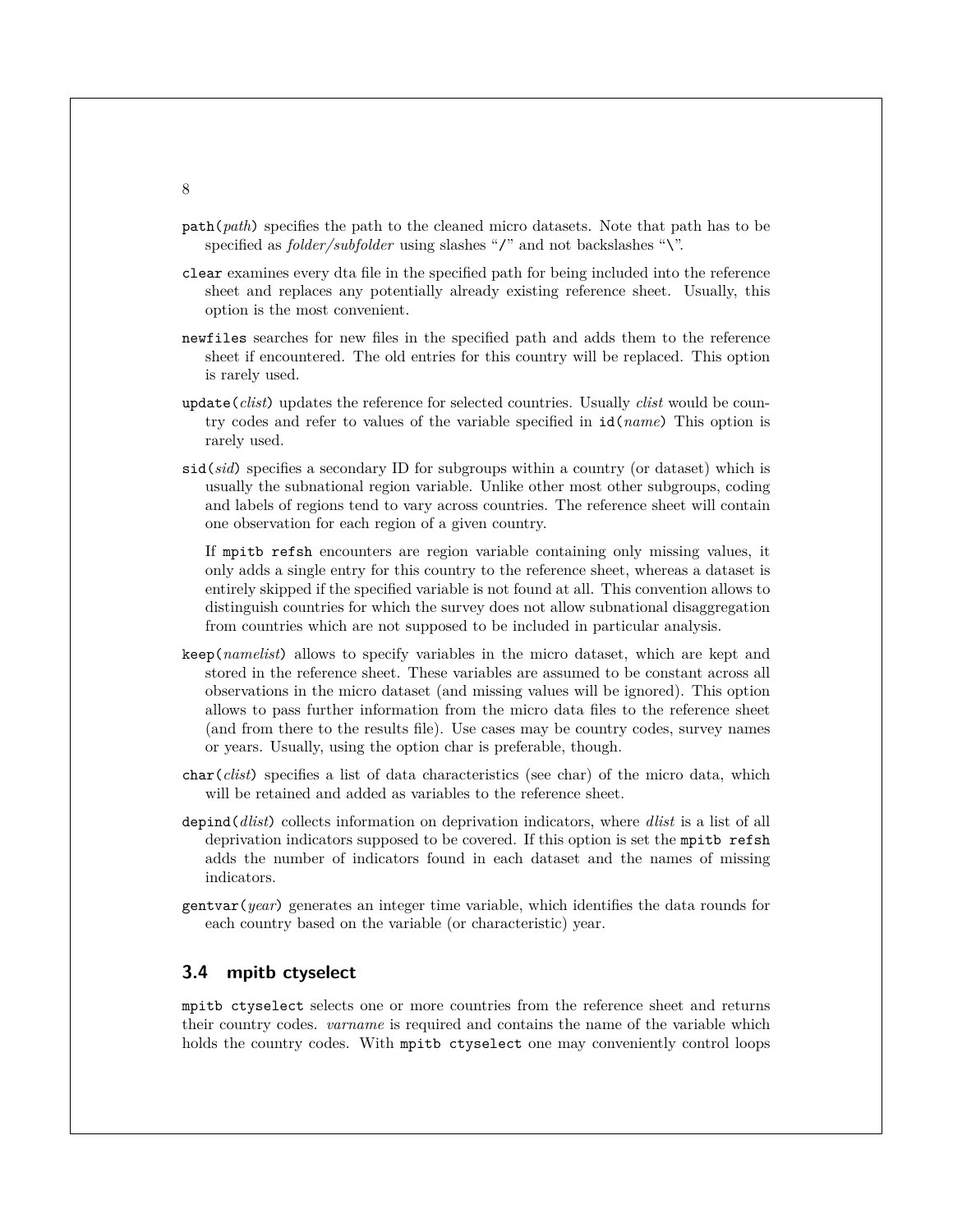for estimations or other steps in the production process. Called without any option, mpitb ctyselect returns all country codes found in the reference sheet.

#### **Syntax**

```
\texttt{mpitb} ctyselect \textit{varname}[\textit{if} \mid \lceil \textit{in} \rceil[ , \texttt{select}(\textit{ctylist}) \texttt{cexp}(\textit{regex})]
```
#### **Options**

- select(*ctylist*) allows to manually select country codes. Technically, it simply refers to values of *varname*, which could be string or numeric.
- rexp(*regex*) allows to select country codes based on regular expressions applied to *varname*.

#### **Stored results**

r(ctylist) list of countries r(Nctylist) number of countries

## **4 Examples**

This section provides examples for (i) the basic one year for one country setting, (ii) how to avoid unneeded estimations, (iii) how to add estimates for alternative weighting schemes and indicator selections, (iv) how to estimates both levels and changes over time where data permits, (iv) the basic setup for a cross-country analysis. The underlying datasets are shipped with mpitb as ancilliary files.

#### **Example 1: A single year for a single country**

For the first examples we use syn\_cdta.dta, which is 'cleaned' synthetic data providing already binary deprivation indicators and, moreover, follows the common household survey structure. For the present example we further restrict this dataset to its first round.

```
. use syn\_cdta.dta if t == 1, clear
```
. sum

| Variable | Obs   | Mean     | Std. dev. | Min | Max |
|----------|-------|----------|-----------|-----|-----|
| d nutr   | 7,439 | .2521844 | .4342958  | 0   |     |
| d cm     | 7,500 | .0629333 | .2428592  | 0   |     |
| d satt   | 7,484 | .3178781 | .4656829  | 0   |     |
| d educ   | 7,500 | .2993333 | .4579966  | 0   |     |
| d elct   | 7,500 | .3976    | .4894346  | 0   |     |
| d sani   | 7,500 | .2384    | .4261334  | 0   |     |
| d wtr    | 7.500 | .2737333 | .4459035  | 0   | 1   |
|          |       |          |           |     |     |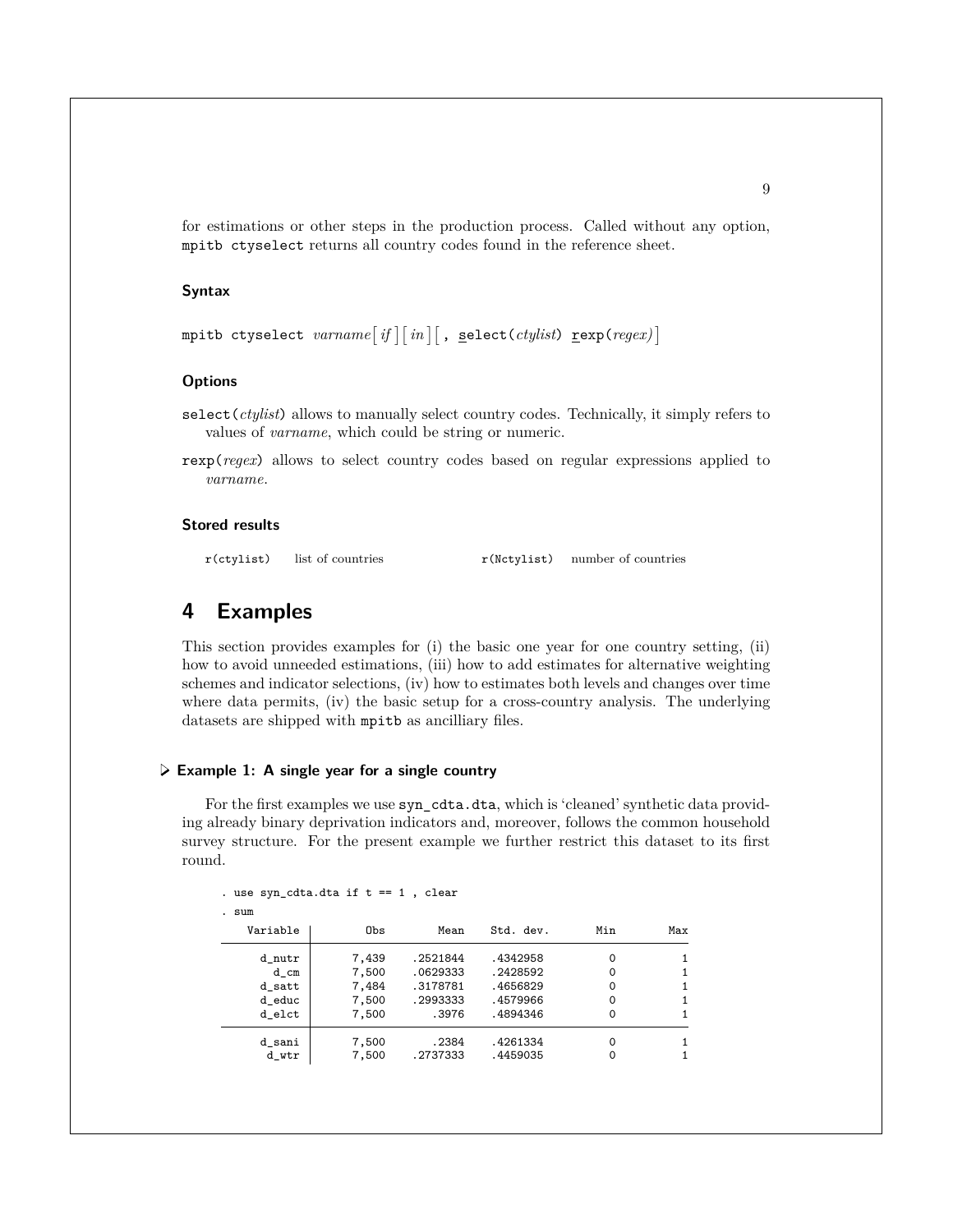| d_hsg<br>d ckfl<br>d asst | 7,500<br>7,500<br>7,500 | .4177333<br>.1484<br>.2829333 | .4932186<br>.3555197<br>.4504543 | 0<br>0 |         |
|---------------------------|-------------------------|-------------------------------|----------------------------------|--------|---------|
|                           |                         |                               |                                  |        |         |
| area                      | 7,500                   | .5989333                      | .4901471                         | 0      | 1.      |
| region                    | 7,500                   | 10.53347                      | 5.808389                         |        | 20      |
| stratum                   | 7,500                   | 1055.853                      | 580.8484                         | 100    | 2005    |
| psu                       | 7,500                   | 1055856                       | 580848.3                         | 100000 | 2005005 |
| weight                    | 7,500                   |                               | 0                                |        |         |
| year                      | 7,500                   | 2010                          | $\Omega$                         | 2010   | 2010    |
| t                         | 7,500                   |                               |                                  |        |         |

Specifically, this dataset contains ten deprivation indicators, two variables for which we wish to disaggregate our MPI estimates (area, region), three variables providing information about the underlying survey design (psu, weight, stratum) and two variables providing information for each survey round (year, t).

MPIs are frequently estimated using household survey data. To account for their complex survey design, it is convenient to rely on Stata's suite of survey data commands, see [SVY] **svy** and [SVY] **svy estimation**. For the present example, first use svyset to specify the primary sampling unit, the strata and the sampling weight for each observation; see [SVY] **svyset** for details.

```
. svyset psu [pw=weight], strata(stratum)
Sampling weights: weight
             VCE: linearized
     Single unit: missing
       Strata 1: stratum
Sampling unit 1: psu
           FPC 1: <zero>
```
For real-world data the documentation of the respective dataset provides the relevant information. Next we specify indicators similar to the global MPI, which are organized in three dimension (health, education and living standards). We use mpitb set to assign indicators to dimensions and to provide names for both dimensions (hl, ed, ls) and the entire specification (trial01).

```
. mpitb set , na(trial01) d1(d_cm d_nutr, na(hl)) d2(d_satt d_educ, na(ed)) ///
> d3(d_elct d_wtr d_sani d_hsg d_ckfl d_asst, name(ls)) de(pref. spec)
```
Now assume the task is to estimate for the indicator selection trial01 all aggregate  $(M_0, H \text{ and } A)$  and indicator-specific measures  $(h_d, h_d(k)$  and both absolute and percentage contributions). Further let the preferred weighting scheme be the equal-nested one, i.e. equal weights for all dimensions and equal indicator weights within dimensions and let  $k = 20\%, 33\%, 50\%$  be of particular interest. Finally, we wish to obtain disaggregations by subnational regions and by area (i.e. urban versus rural) and to account for the complex survey design. Hence we issue mpitb est as follows

. mpitb est , name(trial01) meas(all) indmeas(all) aux(hd) klist(20 33 50) /// > weight(equal) svy lfr(myresults, replace) over(region area)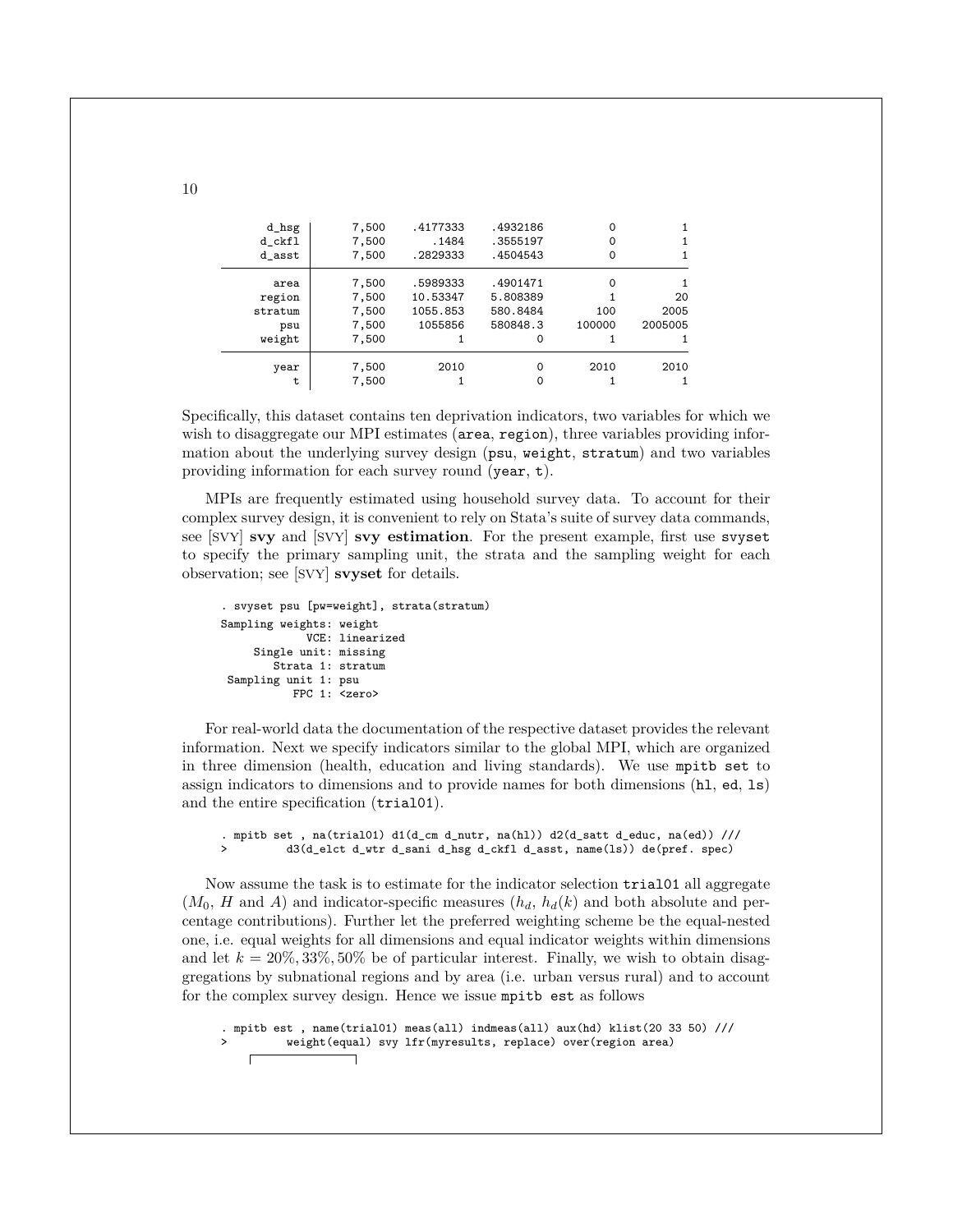```
\overline{\phantom{a}} Specification \overline{\phantom{a}}Name: trial01.
Weighting scheme: equal.
Description: pref. spec
Dimension 1: hl 0.3333 (d_cm d_nutr)
Dimension 2: ed 0.3333 (d_satt d_educ)<br>Dimension 3: 1s 0.3333 (d_elct d_wtr d
                                  (d_elct d_wtr d_sani d_hsg d_ckfl d_asst)
Indicator 1: d_cm 0.1667<br>Indicator 2: d_nutr 0.1667
Indicator 2: d_nutr
Indicator 3: d_satt 0.1667<br>Indicator 4: d_educ 0.1667
Indicator 4: d_educ
Indicator 5: d_elct 0.0556
Indicator 6: d_wtr 0.0556
Indicator 7: d_sani 0.0556<br>Indicator 8: d_hsg 0.0556
Indicator 8: d_hsg 0.0556<br>Indicator 9: d_ckfl 0.0556
Indicator 9: d_ckfl
Indicator 10: d_asst 0.0556
No missing indicator was found.
     Estimation
# accumulated estimates (levels): 19 (national main completed)
# accumulated estimates (levels): 109 (national indicators completed)
# accumulated estimates (levels): 489 (region completed)
# accumulated estimates (levels): 2289 (region indicators completed)
# accumulated estimates (levels): 2347 (area completed)
# accumulated estimates (levels): 2527 (area indicators completed)
(note: frame myresults not found)
     Result frames & files
  Level frame (myresults): Estimates overview
Number of subgroups:
 area: 2<br>region: 20
 region:
                level of analysis
           area nat region Total
\begin{array}{c} \mathtt{measure} \\ \mathtt{A} \end{array}A | 6 3 60 69
  H 6 3 60 69
  M0 6 3 60 69
  actb 60 30 600 690
  hd 20 10 200 230
  hdk 60 30 600 690
 pctb 60 30 600 690
  popsh 2 20 22
  Total 220 109 2,200
Number of parameters:
 k: 3 (20 33 50)
  wgts: 1 (equal)
  spec: 1 (trial01)
```
mpitb est reports progress and results along three tabs. The first tab summarizes the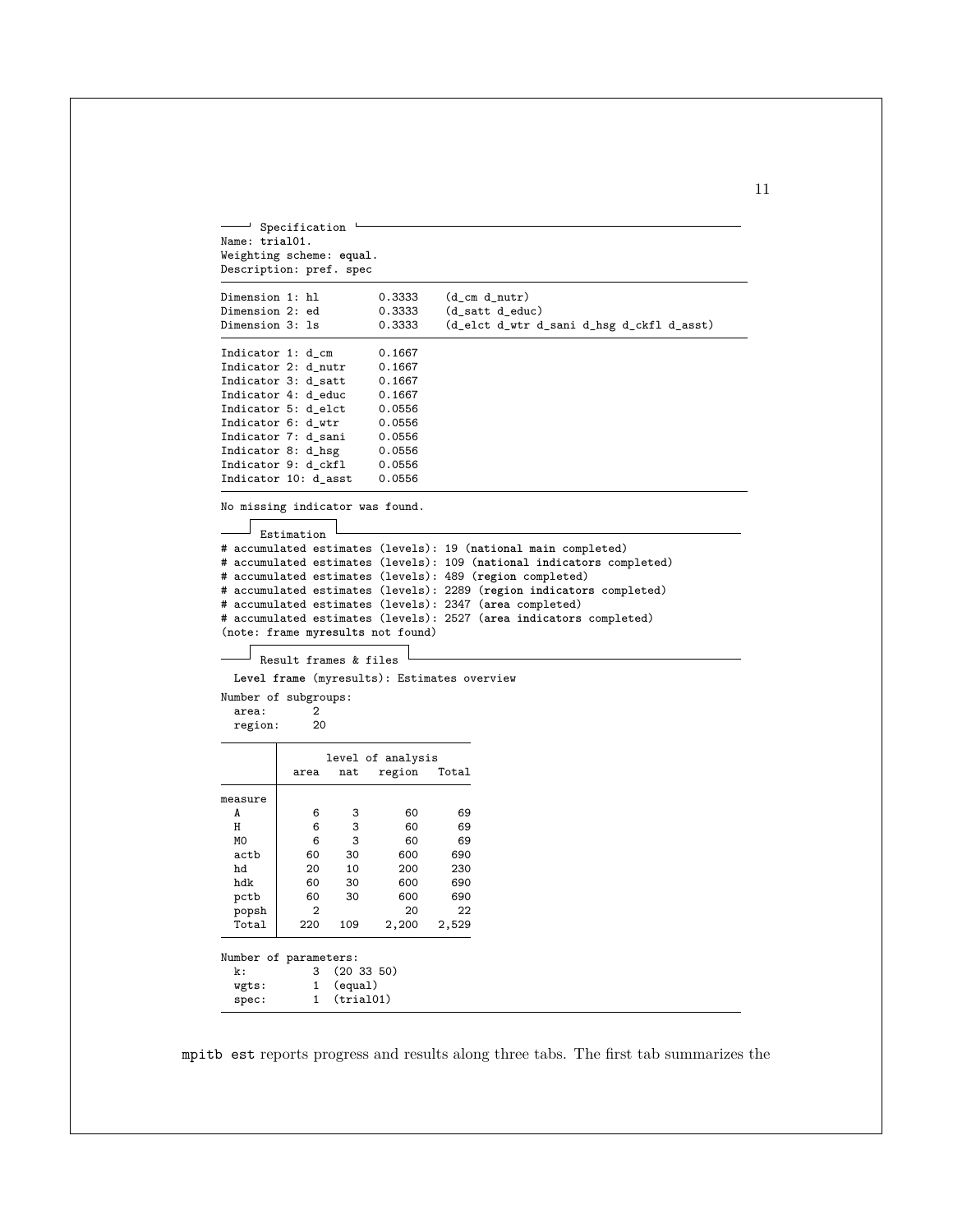underlying specification including the indicators, dimensions, and weights. The second tab shows the progress during the estimation procedures and details the numbers of so far accumulated estimates. The final tab provides a summary of the produced result frames or files, including the number of estimates, the type of measures estimated, or the respective level of analysis).

In the command above we instructed mpitb est to store all results into a frame (see [D] **frames**) using the lframe option. All produced result files or frames follow a specific structure, which we now briefly explore.

| . cwf myresults                              |                 |                   |                |                       |
|----------------------------------------------|-----------------|-------------------|----------------|-----------------------|
| . d                                          |                 |                   |                |                       |
| Contains data<br>Observations:<br>Variables: |                 | 2,529<br>14       |                |                       |
| Variable<br>name                             | Storage<br>type | Display<br>format | Value<br>label | Variable label        |
| b                                            | float           | $\%5.4f$          |                | point estimate        |
| se                                           | $_{\tt float}$  | $\%5.4f$          |                | standard error        |
| 11                                           | float           | %5.4f             |                | CI lower bound        |
| ul                                           | float           | %5.4f             |                | CI upper bound        |
| pval                                         | float           | %4.2f             |                | p-value               |
| tval                                         | $_{\tt float}$  | $\frac{9}{4}$ .2f |                | t-value               |
| loa                                          | str10           | %10s              |                | level of analysis     |
| measure                                      | str10           | %10s              |                | measure               |
| indicator                                    | str10           | %10s              |                | indicator             |
| spec                                         | str10           | %10s              |                | name of specification |
| wgts                                         | str10           | %10s              |                | weighting scheme      |
| k                                            | float           | %9.0g             |                | poverty cutoff        |
| ctype                                        | byte            | %8.0g             | ctype          | type of change        |
| subg                                         | int             | %8.0g             |                | subgroup              |

Sorted by:

Note: Dataset has changed since last saved.

The key feature of this structure is that each observation represents an estimate. The core of each estimate includes the point estimate and its standard error (variables b and se), whereas the remaining meta variables specify the content for each estimate. See [Suppa \(2022\)](#page-21-6) for a further discussion and [Kanagaratnam and Suppa \(2022\)](#page-21-9) for details on the result files of the global MPI.

The result file may be conveniently explored using very basic commands such as tab, list or tabdisp. For instance, to see which measures are available for each level of analysis (loa) issue

. tab measure loa

| area | nat | region | Total             |
|------|-----|--------|-------------------|
|      |     | 60     | 69                |
|      |     | 60     | 69                |
|      |     | 60     | 69                |
|      |     |        | level of analysis |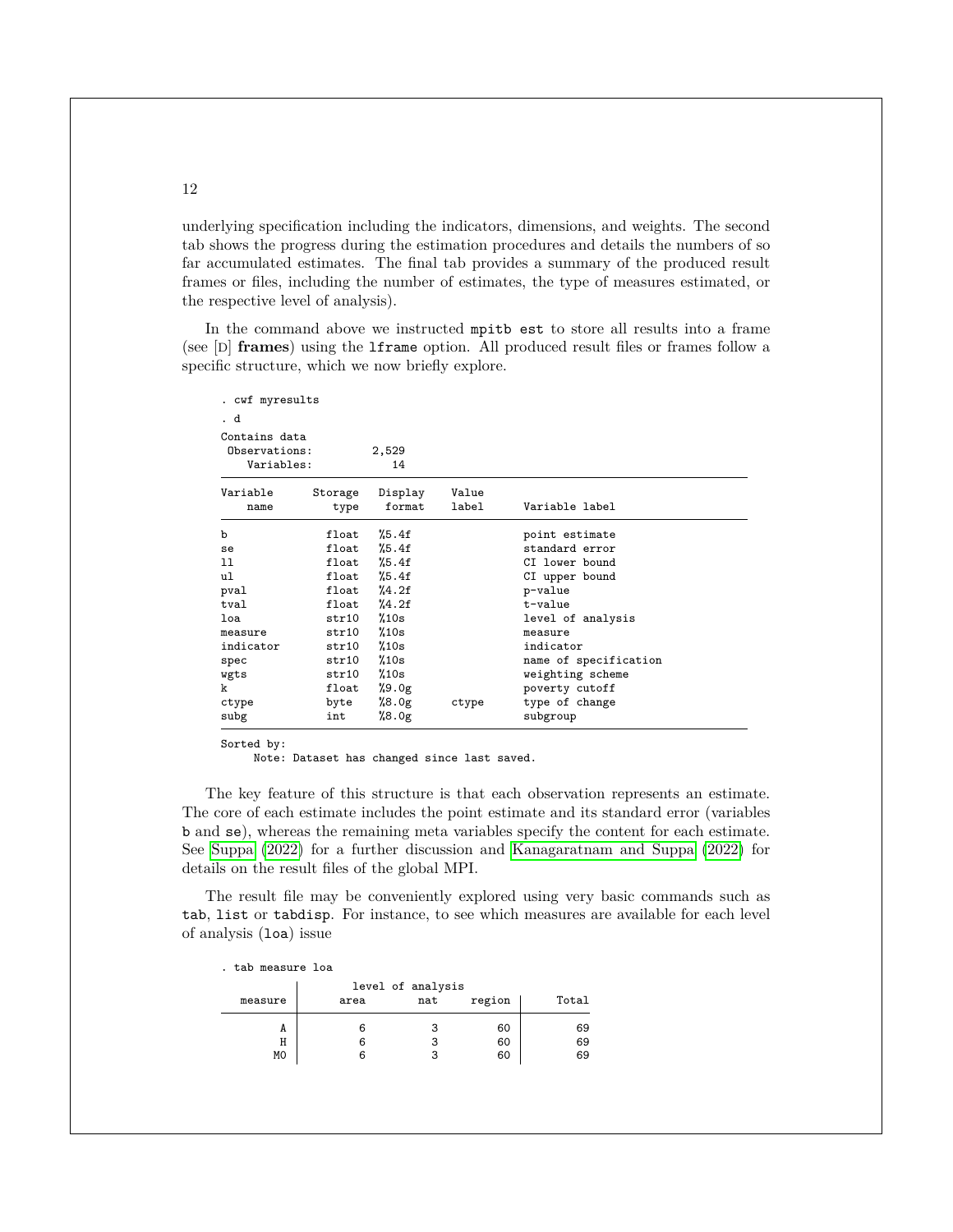| actb  | 60  | 30  | 600   | 690   |
|-------|-----|-----|-------|-------|
| hd    | 20  | 10  | 200   | 230   |
| hdk   | 60  | 30  | 600   | 690   |
| pctb  | 60  | 30  | 600   | 690   |
| popsh | 2   | 0   | 20    | 22    |
| Total | 220 | 109 | 2,200 | 2,529 |

To directly inspect particular estimates and their standard errors such as all aggregate measures at the national-level for the preferred poverty cutoff, issue

. li measure b se if inlist(measure, "MO", "H", "A") & loa == "nat" &  $k = 33$ , noo > b

| measure | b                | se               |
|---------|------------------|------------------|
| н<br>MΩ | 0.3352<br>0.1424 | 0.0055<br>0.0025 |
|         | 0.4248           | 0.0019           |

If we were interested in comparing censored and uncensored headcount ratios between urban and rural areas a quick tabdisp may provide first insights.

|           |        |        | subgroup and measure | 1      |
|-----------|--------|--------|----------------------|--------|
| indicator | hd     | hdk    | hd                   | hdk    |
| d asst    | 0.2795 | 0.1258 | 0.2856               | 0.1235 |
| d ckfl    | 0.1540 | 0.0732 | 0.1437               | 0.0624 |
| d cm      | 0.0681 | 0.0527 | 0.0595               | 0.0422 |
| d educ    | 0.2980 | 0.1872 | 0.3002               | 0.1895 |
| d elct    | 0.4007 | 0.1688 | 0.3954               | 0.1668 |
| d_hsg     | 0.4044 | 0.1604 | 0.4273               | 0.1805 |
| d nutr    | 0.2416 | 0.1617 | 0.2595               | 0.1720 |
| d sani    | 0.2584 | 0.1134 | 0.2259               | 0.0943 |
| d satt    | 0.3208 | 0.2057 | 0.3148               | 0.1935 |
| d wtr     | 0.2728 | 0.1285 | 0.2744               | 0.1251 |

. tabdisp indicator measure subg if inlist(measure,"hd","hdk") ///<br>>  $\&$  loa == "area"  $\&$  inlist(k,33,.), cell(b) & loa == "area" & inlist $(k,33,.)$ , cell $(b)$ 

Note that already tabdisp allows to construct more complex tables and even more so the revised table command, see [R] **table**. In this example we will not cover proper labeling, though.

 $\triangleleft$ 

#### **Example 2: Avoiding unnecessary estimations**

In example 1, we stored the results in a frame. For examples 2 and 3 we will collect all estimates in files in a dedicated folder results before we later combine them into a single file. This folder may be created using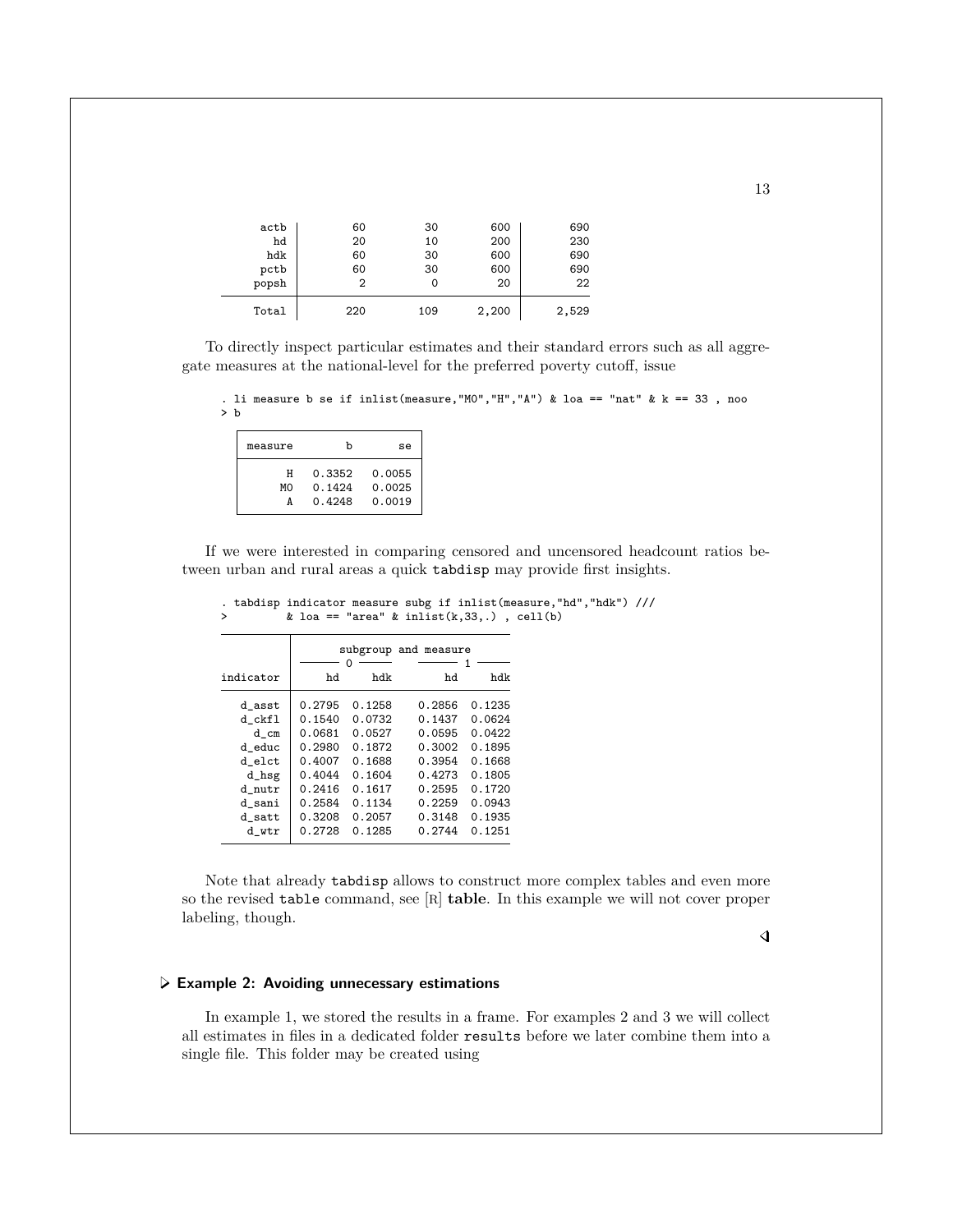. mkdir results

In the context of multidimensional poverty measures, varying parameters may quickly make the numbers of estimates going through the roof. Having a clear sense of the priorities helps to guide any such analysis. Therefore, mpitb allows to reduce the number of estimates as needed.

For example, it is common to explore numbers for  $M_0$ ,  $H$ , and  $A$  at the aggregate level for some 10 different values of the poverty cutoff over the entire domain of  $k$ , resulting in 30 estimates. Assuming a MPI with 10 deprivation indicators, the estimation of three indicator-specific measures for these values of  $k$  would add another 300 estimates at the aggregate level. For a country with 15 regions, another 1500 estimates would have to be added on the subnational level.

To purposefully reduce the number of estimates, mpitb allows to specify different ranges of  $k$  for different layers of the analysis. By default, the range specified through option klist() is applied to all measures and levels of analysis. However, option indklist() allows to apply a separate range for the indicator-specific measures, whereas the over () option, accepts a suboption klist () to restrict the range of alternative parameters for disaggregations. Consider the following example which only differs in the mpitb est command.

```
. use syn_cdta.dta if t == 1 , clear
. svyset psu [pw=weight], strata(stratum)
 (output omitted )
. mpitb set , name(trial01) desc(preferred spec) ///
> d1(d_cm d_nutr, name(hl)) ///
> d2(d_satt d_educ, name(ed)) ///
> d3(d_elct d_wtr d_sani d_hsg d_ckfl d_asst, name(ls))
. mpitb est , name(trial01) measures(all) indmeas(all) aux(hd) svy ///
        > k(1 10 20 33 40 (10) 100) over(region area, k(20 33 50) indk(30)) ///
         indk(20 33 40) weight(equal) lsa(results/trial01, replace)
 (output omitted )
. describe using results/trial01 , s
Contains data
Observations: 1,232 5 Feb 2022 09:42
   Variables: 14
Sorted by:
```
First, note that we now use the lsave option to store the results immediately to disk. Moreover, describe tells us, that the use of indk() and the over suboptions klist() and indk() the example above results in some 1200 instead of some 8600 estimates, thereby, saving estimation time and simplifying the subsequent analysis.  $<sup>1</sup>$  $<sup>1</sup>$  $<sup>1</sup>$ </sup>

◁

<span id="page-14-0"></span><sup>1</sup>. More precisely, three aggregate and three indicator-specific measures for ten indicators amount to 33 estimates per k (11) and level of analysis (23: national, urban, rural and 20 subnational regions). Moreover, 10 uncensored headcounts (which do not depend on  $k$ ) may be added for each level of analysis and 22 population shares for all subgroups. All in all,  $(33 \times 11 + 10) \times 23 + 22 = 8601$ would have to be estimated.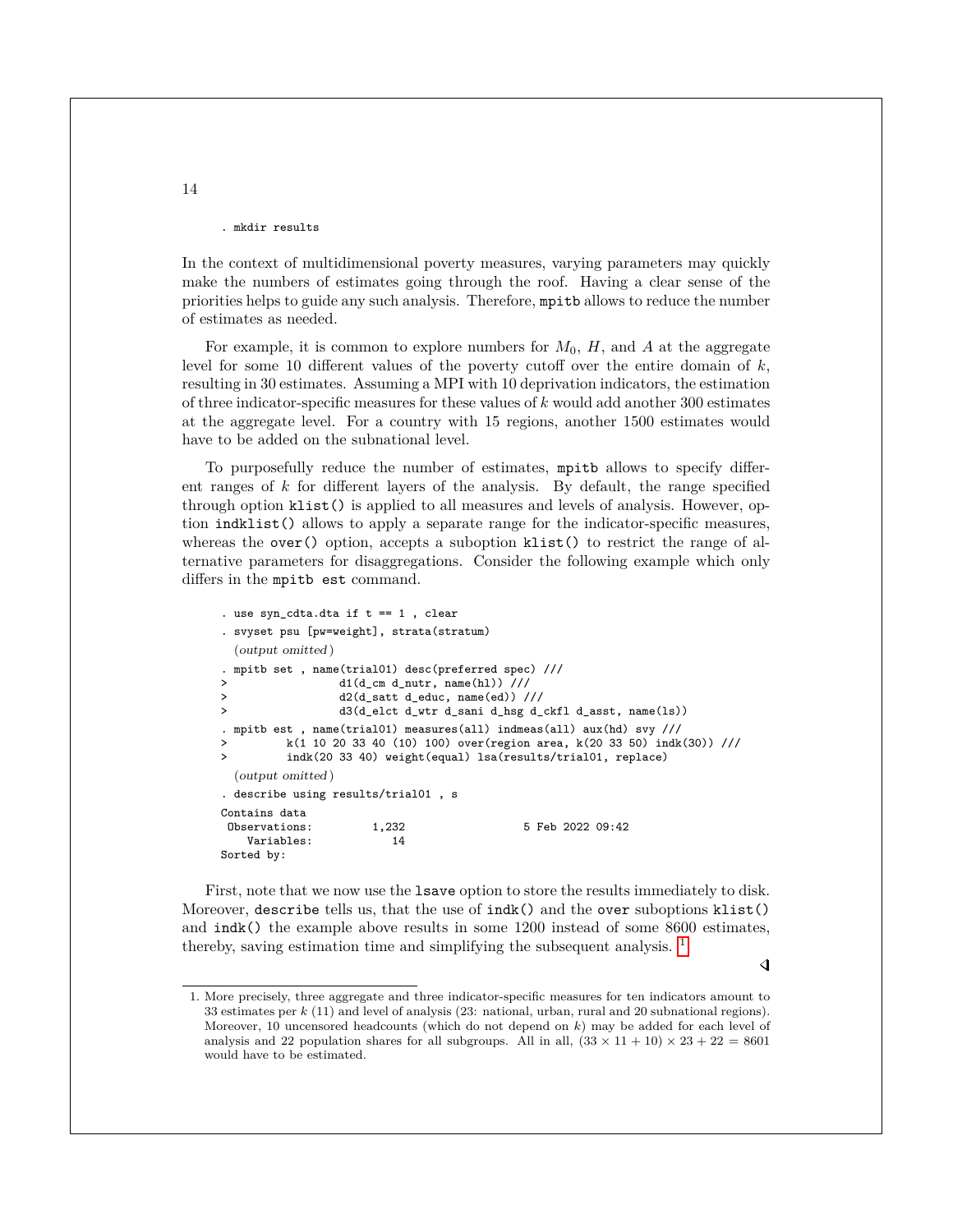#### **Example 3: Adding alternative weights and indicator selections**

So far our results feature only a single weighting scheme. The toolbox allows to set alternative weights in different ways. First, to set custom dimensions-specific weights (with equal weights within dimensions), say, 50% for health and 25% for the other two, use the dimw(*numlist*) option as follows

```
. mpitb est , n(trial01) m(all) k(33) w(dimw(.5 .25 .25) name(health50)) ///
> lsa(results/health50, replace) svy
  (output omitted )
. mpitb est , n(trial01) m(all) k(33) w(dimw(.25 .5 .25) name(educ50)) ///
         lsa(results/educ50, replace) svy
 (output omitted )
. mpitb est , n(trial01) m(all) k(33) w(dimw(.25 .25 .5) name(livst50)) ///
         lsa(results/livstd50, replace) svy
  (output omitted )
```
Similarly, one may specify the alternative weighting schemes educ50 and livst50 . Second, sometimes one may wish assign custom indicator weights (e.g., equal indicator weights). Option indw(*numlist*) allows to do this as follows:

```
. mpitb est , n(trial01) m(all) k(33) lsa(results/ind_equal, replace) ///
> w(indw(.1 .1 .1 .1 .1 .1 .1 .1 .1 .1) name(ind_equal)) svy
 (output omitted )
```
Finally, in order to consider alternative indicator choices, such as without the deprivation indicator for electricity (d\_elct), first mpitb set this specification which we may call trial02 and subsequently estimate the desired quantities.

```
. mpitb set , n(trial02) d1(d_cm d_nutr, n(hl)) d2(d_satt d_educ, n(ed)) ///
> d3(d_wtr d_sani d_hsg d_ckfl d_asst, name(ls)) desc(w/o electricity)
  (output omitted )
. mpitb est, n(\text{trial}02) m(\text{all}) k(33) w(\text{equal}) svy ///
> lsa(results/trial02, replace)
  (output omitted )
```
Note that this approach allows to conveniently analyze the effects of (i) dropping or adding single indicators, (ii) alternative deprivation thresholds for one or more of the indicators, and (iii) radically different indicator selections.

In this example all results have been saved into a particular file each time mpitb est has been run. Often it is convenient to assemble a single comprehensive result file. One way to achieve this is to append (see [D] **append**) all files as explicitly specified by a list. For appending all files of a folder, see example 5.

```
. clear
. save results/results , replace emptyok
. loc flist trial01 trial02 health50 educ50 livstd50 ind_equal
. foreach f in  ̀flist ́ {
          . append using results/ ̀f ́ , nol
```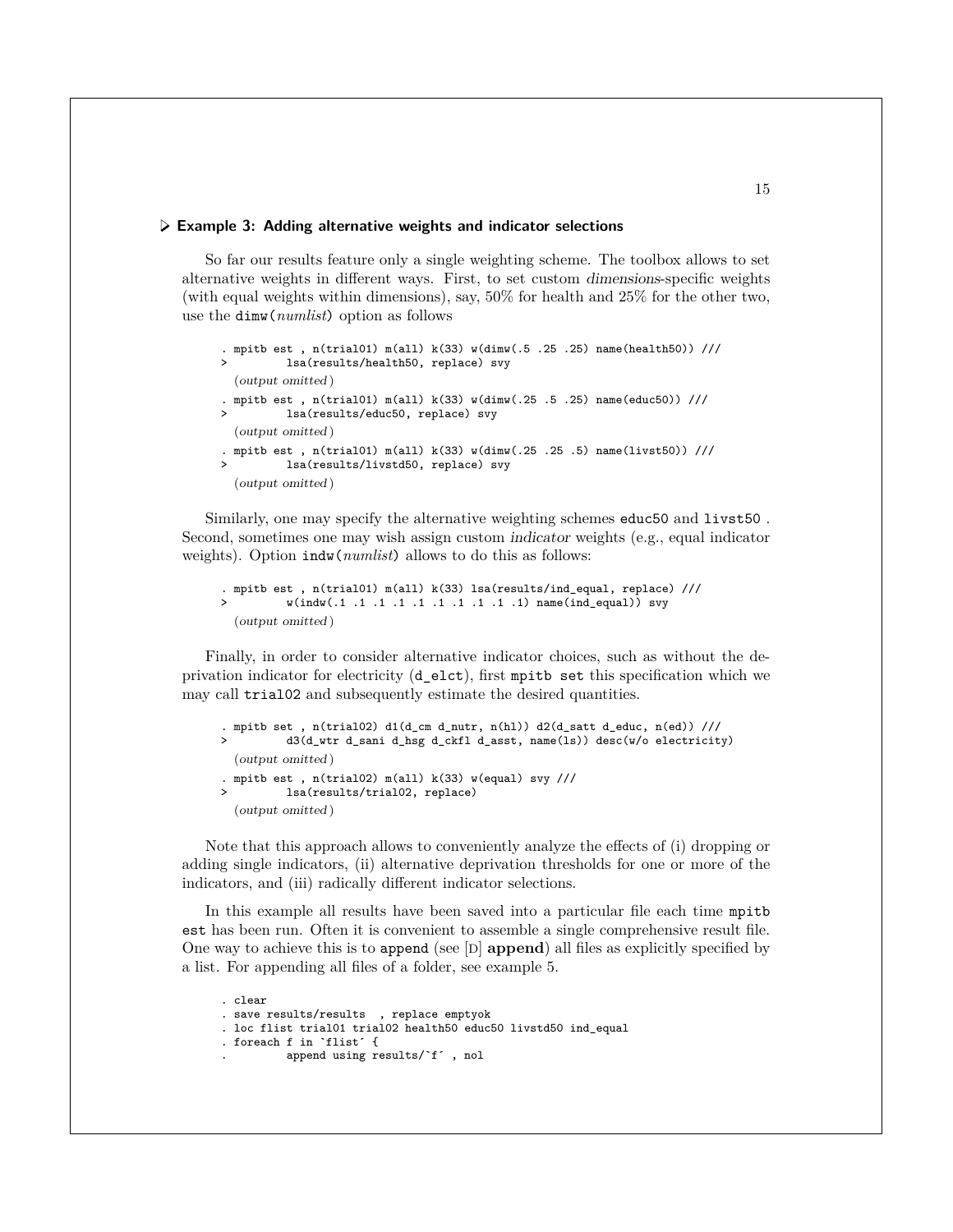. } . save results/results , replace

We now can explore our comprehensive results file as detailed above using basic Stata commands such as tab or list.

 $\triangleleft$ 

**Example 4: Several years for a single country**

This section will illustrate how to estimate both levels and changes over time for all measures. Doing so requires repeated surveys for the same country, i.e. at least repeated cross-sectional data. A convenient way to organize such data is to have an identifier for each survey round and to append the micro datasets. In the sample data syn\_cdta.dta the time variable t may be 1 or 2. As before, we first load and svyset the data before we specify the our preferred indicators

. use syn\_cdta.dta , clear . svyset psu [pw=weight], strata(stratum) . mpitb set , name(trial01) desc(preferred spec) /// > d1(d\_cm d\_nutr, name(hl)) ///<br>> d2(d\_satt\_d\_educ\_\_name(ed)) / > d2(d\_satt d\_educ, name(ed)) /// > d3(d\_elct d\_wtr d\_sani d\_hsg d\_ckfl d\_asst, name(ls))

If we were just interested in the estimation of the levels for the above specified measures in both years we could simply add the  $\text{tvar}(t)$  option to the above mpit est commands. The toolbox, however, also offers to directly estimate changes over time. The following command, for example, not only estimates the levels but also changes over time for all specified measures, parameters, and level of analysis.

```
. mpitb est , name(trial01) measures(all) klist(1 33 50) weight(equal) ///
> lframe(myresults, replace) svy over(region) ///
> cotmeasures(all) cotframe(mycot, replace) tvar(t) cotyear(year)
  (output omitted )
```
Note that this command again stores frames and not files. Moreover, a dedicated frame for change estimates has to be specified as required data structure for saving change estimates somewhat differs. More specifically, a change estimate is characterized by two points of time (a beginning and an end point), contains an absolute or relative change and may, moreover, be annualized (see also [Suppa 2022](#page-21-6) on this). The option ann instructs the toolbox to provide annualized in addition to raw changes. The required information on the duration of the period of observation is obtained from the option cotyear(*year*).

The level estimates are now stored in the frame myresults and may be conveniently inspected using list. To see, for instance, aggregate estimates of the headcount ratio for all  $k$  and  $t$ , proceed as follows

```
. frame myresults : sort t k
. frame myresults : li measure wgts t k b se if measure == "H" & loa == "nat" \frac{1}{2}> /
```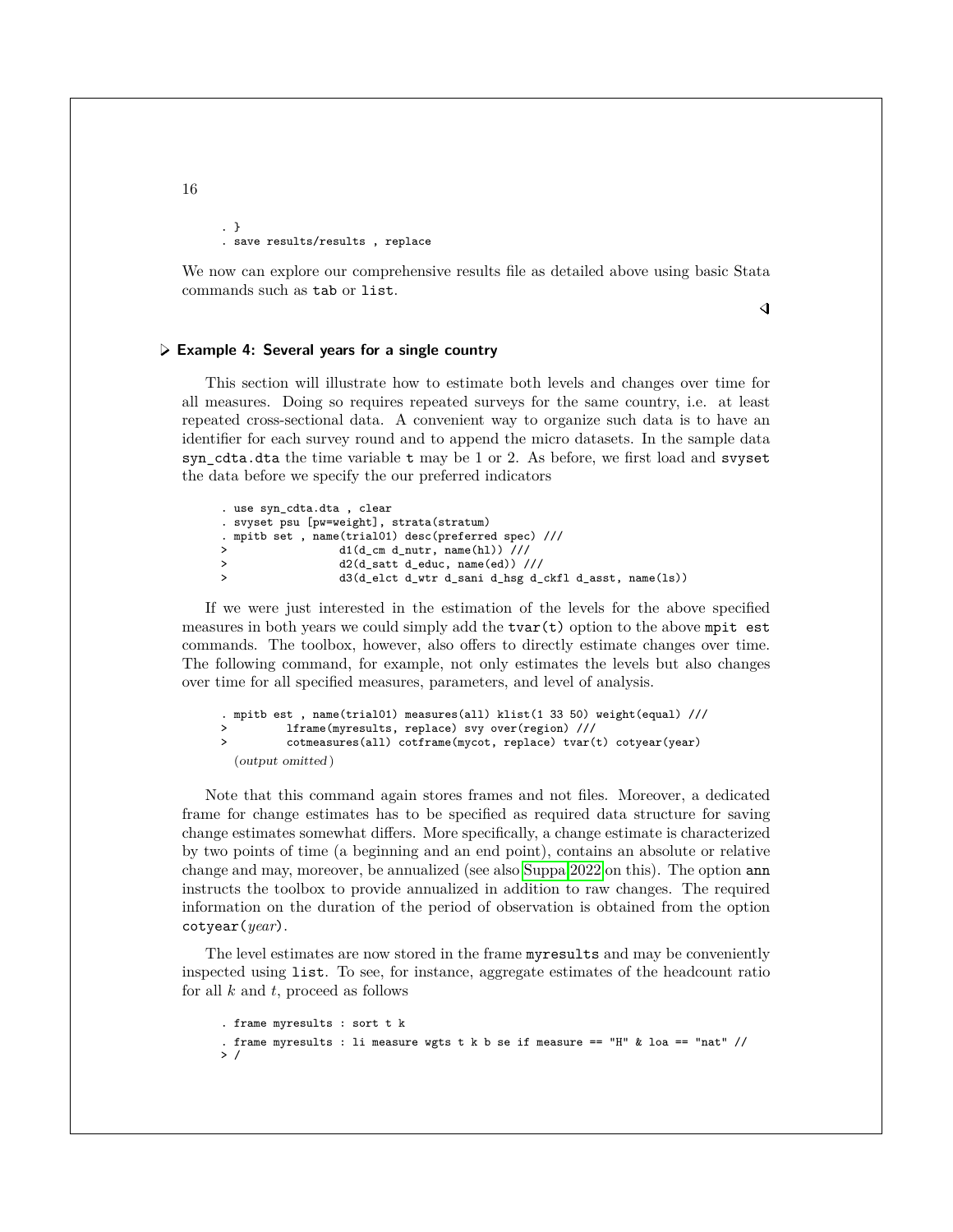|  |  | , noobs sepby(t) |
|--|--|------------------|
|--|--|------------------|

| measure | wgts  | t              | k  | b      | se     |
|---------|-------|----------------|----|--------|--------|
| Н       | equal | 1              | 1  | 0.9575 | 0.0024 |
| Н       | equal | 1              | 33 | 0.3352 | 0.0055 |
| Н       | equal | 1              | 50 | 0.0818 | 0.0032 |
| Н       | equal | 2              | 1  | 0.9205 | 0.0030 |
| Н       | equal | 2              | 33 | 0.2308 | 0.0047 |
| н       | equal | $\overline{2}$ | 50 | 0.0411 | 0.0023 |

The frame containing the results for changes over time may be explored in a similar fashion.

|  |  |                                           |  |  |  |  |  | . frame mycot : li measure wgts ann t0 t1 k ctype b se if measure == "H" /// |  |  |
|--|--|-------------------------------------------|--|--|--|--|--|------------------------------------------------------------------------------|--|--|
|  |  | & loa == "nat" & ann == 0, noobs sepby(k) |  |  |  |  |  |                                                                              |  |  |

| measure | wgts  | ann         | t0 | t1           | k  | ctype | b          | se     |
|---------|-------|-------------|----|--------------|----|-------|------------|--------|
| Н       | equal | 0           | 1  | 2            | 1  | abs   | $-0.0370$  | 0.0038 |
| Η       | equal | 0           | 1  | $\mathbf{2}$ | 1  | rel   | $-3.8665$  | 0.3960 |
| Н       | equal | 0           | 1  | 2            | 33 | abs   | $-0.1044$  | 0.0074 |
| Η       | equal | $\mathbf 0$ | 1  | 2            | 33 | rel   | $-31.1428$ | 1.8322 |
| Н       | equal | 0           | 1  | 2            | 50 | abs   | $-0.0407$  | 0.0040 |
| Н       | equal | 0           | 1  | 2            | 50 | rel   | $-49.7432$ | 3.4710 |

◁

#### **Example 5: A single year for several countries**

A cross-country analysis may benefit even more from a careful folder structure. All cleaned micro datasets to be used in the estimation process are assumed to be stored in a dedicated folder which contains nothing else. The present example features three countries and their datasets are stored in the folder cdta. Moreover, all outputs shall be stored in the results folder.

```
. dir cdta , wide
syn_ABC_cdta.dta syn_DEF_cdta.dta syn_GHI_cdta.dta
```
The first step is to compile the so-called reference sheet which will contain surveyconstant information, such as the survey name (e.g., "DHS"), the year (e.g., "2015-16") and the names of subnational regions. The reference sheet may be used (i) to control estimation and other productions routines efficiently, (ii) for easily merging external data and (iii) to reduce the amount of information that estimates are passed through the estimation routine. For more information on the reference sheet and its role in the global MPI workflow, see [\(Suppa 2022\)](#page-21-6).

The tool mpitb refsh first extracts the relevant information from each micro dataset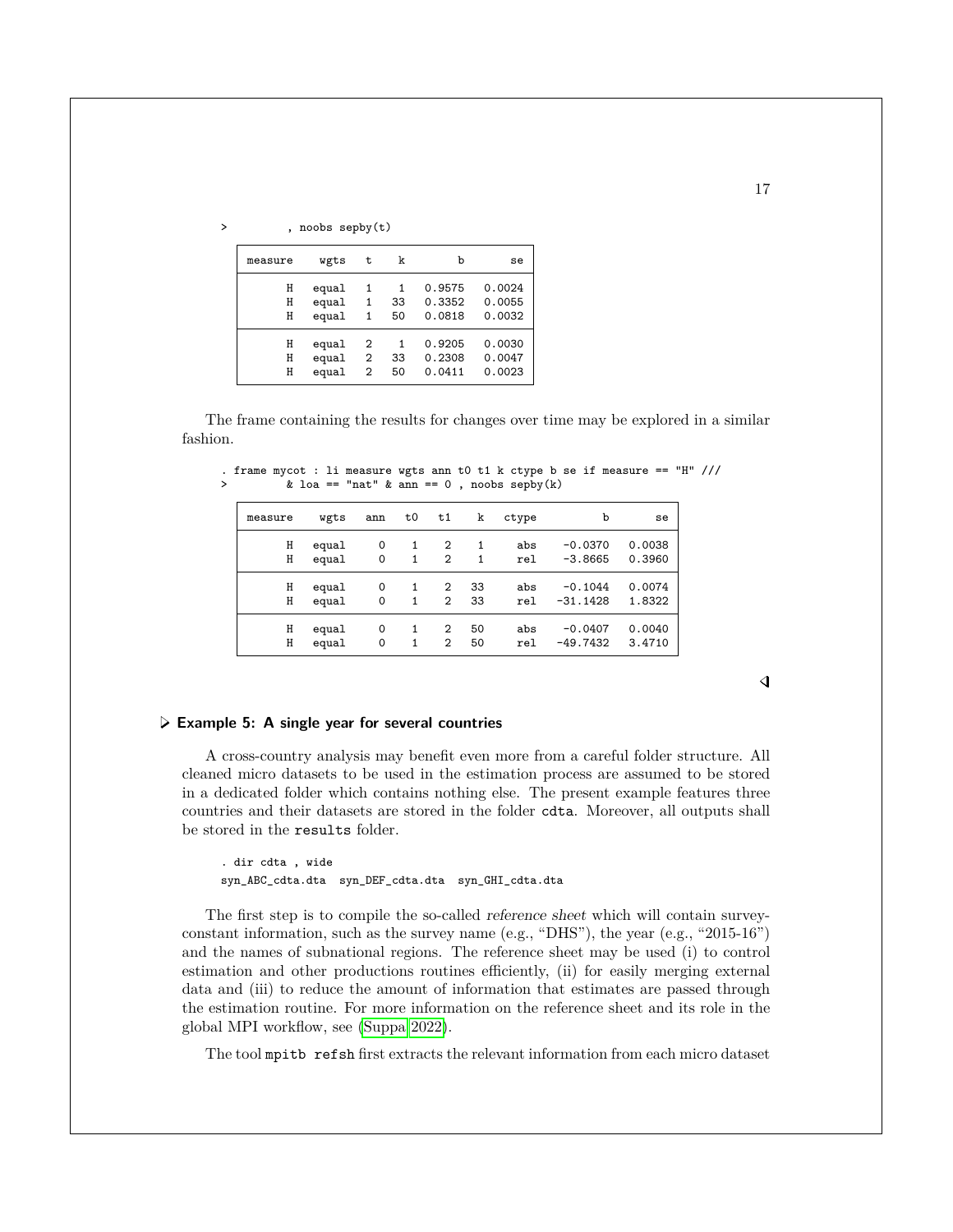and then compiles this information into a single dta-file. mpitb refsh expects the path where to find the micro data and an ID how to distinguish different countries. By default, the id(name) option expects the name of a variable, but, if option char(namelist) is set, also accepts the name of a data characteristic. Data characteristics are more efficient to store information, which is constant for all observations in a given dataset, see [P] **char** for more details on data characteristics. The datasets of this example carry a data characteristic named ccty which contains the ISO country code. Additionally, these datasets also feature data characteristics such survey and year.

- . clear all
- . mpitb refsh using results/refsh.dta, clear id(ccty) sid(region) p(cdta) /// > char(ccty ccnum survey year cty)
	- (output omitted )
- . li ccty region region\_name survey year fname in 1/5, noob sepby(ccty)

| ccty | region | region_name       | survey | year      | fname            |
|------|--------|-------------------|--------|-----------|------------------|
| DEF  | 3      | $DEF$ - region 3  | MICS   | 2018-2019 | syn_DEF_cdta.dta |
| DEF  | 8      | DEF $-$ region 8  | MICS   | 2018-2019 | syn_DEF_cdta.dta |
| DEF  | 11     | $DEF$ - region 11 | MICS   | 2018-2019 | syn_DEF_cdta.dta |
| DEF  | 15     | $DEF$ - region 15 | MICS   | 2018-2019 | syn_DEF_cdta.dta |
| DEF  | 2      | $DEF$ - region 2  | MICS   | 2018-2019 | syn_DEF_cdta.dta |

If issued without the sid option, mpitb refsh would simply create a file with one observation per country.

By default, mpitb refsh reports region codes (region) and names (region\_name) but also stores the file name (fname) and time stamps of the micro dataset. Since survey datasets of some countries may not allow to disaggregate by regions, mpitb refsh creates a single entry for countries for which the region variable only contains missing values. Note, however, that this variable has to exist in the micro dataset.

It is convenient to have the reference sheet in a frame immediately at hand.

```
. mkf rs
. frame rs: use results/refsh.dta , clear
```
To perform an estimation across countries, first select the countries from the reference sheet using the tool mpitb ctyselect, which only expects the name of the variable containing the country codes. By default mpitb ctyselect returns all available countries, but one may choose specific subsets using manually specified country codes, world regions, or regular expressions.

The following loop iterates over all of the selected countries, first loading the microdata according to the file name in the reference sheet, svysets the data, specifies the indicators of the MPI and estimates as desired.

```
. frame rs: mpitb ctyselect ccty
. foreach cty in  ̀r(ctylist) ́ {
          . frame rs : qui levelsof fname if ccty == " ̀cty ́" , loc(fname) clean
          . use  ̀"cdta/ ̀fname ́" ́ , clear
```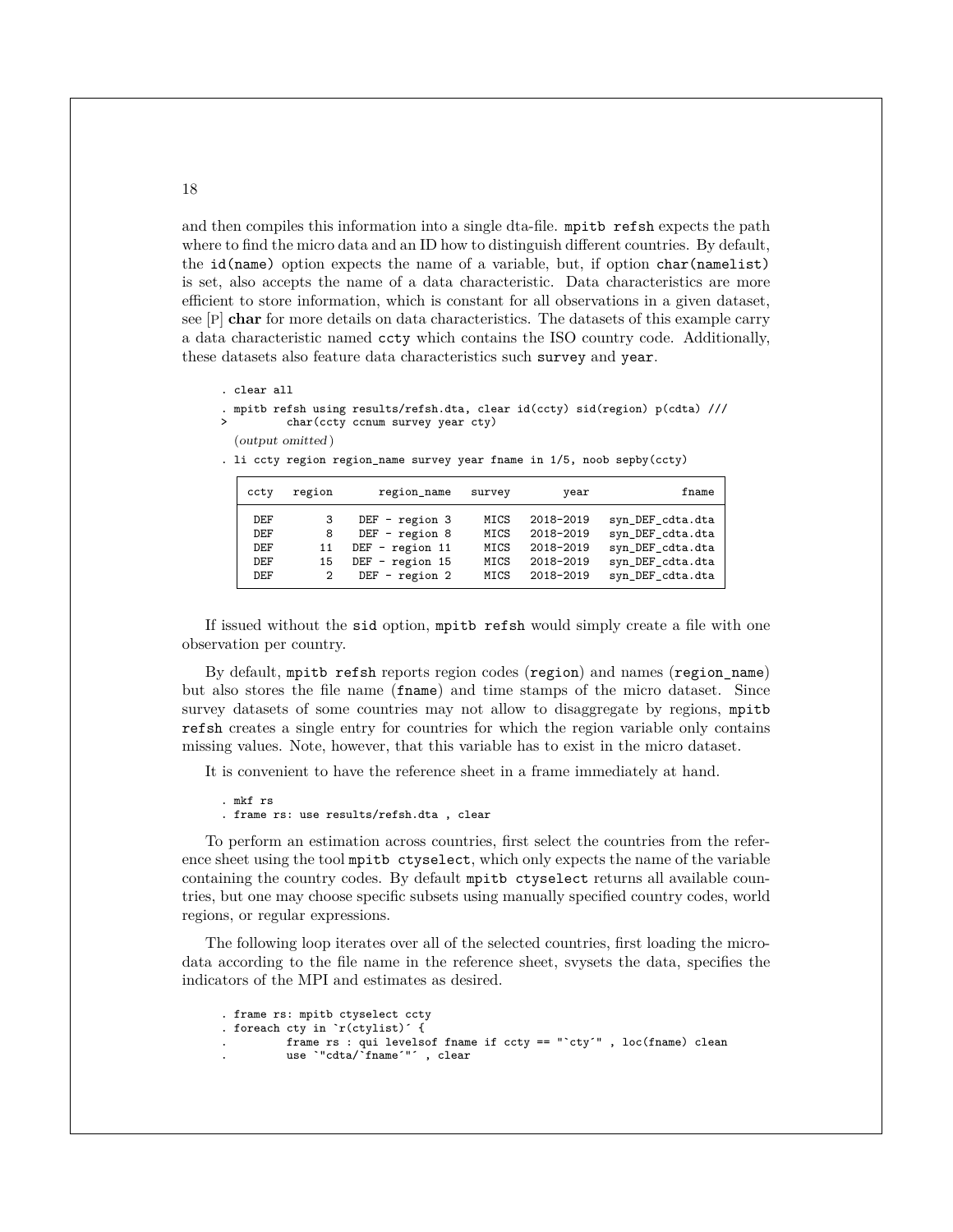```
. svyset psu [pw=weight] , strata(stratum) singleunit(centered)
. mpitb set , n(mympi) d1(d_cm d_nutr, n(hl)) ///
> d2(d_satt d_educ, n(ed)) ///
> d3(d_elct d_wtr d_sani d_hsg d_ckfl d_asst, name(ls))
. mpitb est , name(mympi) measures(all) klist(33) weight(equal) ///<br>> lsa(results/`ctv´ results, replace) over(region) ///
                  > lsa(results/ ̀cty ́_results, replace) over(region) ///
> svy addmeta(ccty= ̀cty ́)
. }
```
In the cross-country context it is convenient to store results country-wise in files, using the lsave(filename) option. Moreover, the addmeta(*metalist*) option of mpitb est allows to store the country-code for each estimate as a meta variable (ccty) into the results file. In order to subsequently combine the country-specific files into a single result file, one may simply append all files stored in a single folder and potentially satisfying a particular file name pattern, as illustrated below

```
. clear
. save results/results , replace emptyok
. loc flist : dir "results/" files "*_results.dta"
. foreach f in  ̀flist ́ {
          . append using results/ ̀f ́ , nol
. }
```
Finally, one may add region names as provided by the reference sheet to the results file as follows:

```
. gen region = subg if loa == "region"
. frlink m:1 ccty region , frame(rs)
. frget region_name , from(rs)
. save results/results.dta , replace
```
.

.

Depending on the scale and the specific features of a particular project, it may be preferable to have a results\_raw.dta which only contains the appended data and a separate more polished results.dta, which additionally contains all the labeling as needed for the analysis or deliverable production.

Having a comprehensive cross-country results file allows to easily explore a wealth of data. For example, how do all three countries perform in key measures for the preferred parametrization?

|  |  |  |  |  |  |  |  |  | . tabdisp ccty measure if loa == "nat" & inlist $(k, 33, .)$ , cell $(b)$ |  |
|--|--|--|--|--|--|--|--|--|---------------------------------------------------------------------------|--|
|--|--|--|--|--|--|--|--|--|---------------------------------------------------------------------------|--|

| ccty                     | A | measure<br>н                                                               | MΩ |
|--------------------------|---|----------------------------------------------------------------------------|----|
| ABC<br>DEF<br><b>GHT</b> |   | $0.4248$ $0.3352$ $0.1424$<br>0.4070 0.2308 0.0940<br>0.4070 0.2308 0.0940 |    |

Drawing on the labeling information collected by mpitb refsh now also provides more informative analyses of subnational regions.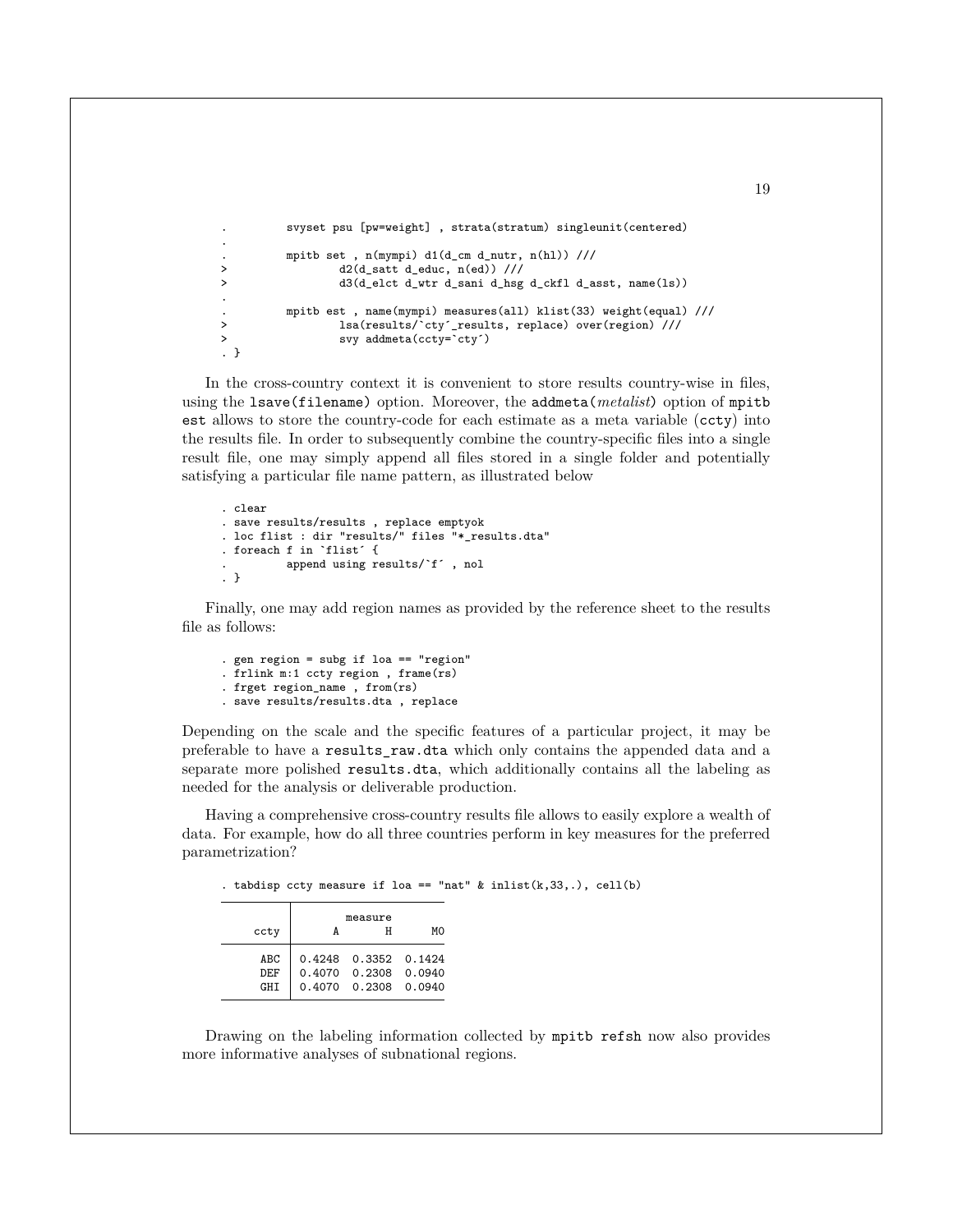|                                 |                    |        | measure |        |        |  |  |
|---------------------------------|--------------------|--------|---------|--------|--------|--|--|
|                                 | name in c-data     |        | A<br>Н  | МO     | popsh  |  |  |
|                                 |                    |        |         |        |        |  |  |
|                                 | ABC - region 1     | 0.4264 | 0.3654  | 0.1558 | 0.0545 |  |  |
| $ABC -$                         | region 10          | 0.4337 | 0.3764  | 0.1632 | 0.0479 |  |  |
| $ABC -$                         | region<br>11       | 0.4359 | 0.3079  | 0.1342 | 0.0511 |  |  |
| ABC<br>$\qquad \qquad -$        | region 12          | 0.4187 | 0.3235  | 0.1355 | 0.0503 |  |  |
| $ABC -$                         | region<br>13       | 0.4226 | 0.3103  | 0.1312 | 0.0507 |  |  |
| ABC<br>$\qquad \qquad -$        | region<br>14       | 0.4253 | 0.3536  | 0.1504 | 0.0487 |  |  |
|                                 | ABC - region<br>15 | 0.4289 | 0.3198  | 0.1372 | 0.0496 |  |  |
| ABC<br>$\overline{\phantom{a}}$ | region<br>16       | 0.4160 | 0.3362  | 0.1398 | 0.0468 |  |  |
| ABC<br>$\overline{\phantom{0}}$ | region 17          | 0.4211 | 0.3190  | 0.1343 | 0.0531 |  |  |
| ABC -                           | region<br>18       | 0.4261 | 0.2882  | 0.1228 | 0.0537 |  |  |
| ABC<br>$\qquad \qquad -$        | region 19          | 0.4125 | 0.3631  | 0.1498 | 0.0496 |  |  |
| $ABC -$                         | region 2           | 0.4314 | 0.3162  | 0.1364 | 0.0472 |  |  |
| ABC<br>$\overline{\phantom{a}}$ | region 20          | 0.4255 | 0.3256  | 0.1385 | 0.0521 |  |  |
| ABC<br>$\overline{\phantom{m}}$ | region 3           | 0.4299 | 0.3500  | 0.1505 | 0.0484 |  |  |
| ABC<br>$\overline{\phantom{0}}$ | region 4           | 0.4367 | 0.3010  | 0.1315 | 0.0514 |  |  |
| ABC<br>$\overline{\phantom{0}}$ | region 5           | 0.4223 | 0.3432  | 0.1449 | 0.0502 |  |  |
| ABC<br>$\qquad \qquad -$        | region 6           | 0.4261 | 0.3664  | 0.1561 | 0.0488 |  |  |
| ABC<br>$\qquad \qquad -$        | region 7           | 0.4178 | 0.3220  | 0.1345 | 0.0514 |  |  |
| ABC<br>$\overline{\phantom{a}}$ | region 8           | 0.4176 | 0.3380  | 0.1411 | 0.0486 |  |  |
| ABC<br>$\overline{\phantom{0}}$ | region 9           | 0.4240 | 0.3900  | 0.1654 | 0.0459 |  |  |

. tabdisp region\_name measure if loa == "region" & inlist(k,33,.) & ccty == "ABC > " , c(b) l

## **5 Concluding Remarks**

mpitb seeks to facilitate the work of both academics and practitioners of multidimensional poverty measurement. As the toolbox has been developed in the context of the global MPI it is also tailored to its needs, whether in terms of the underlying data, the quantities produced out of the box, or the related forms of analysis. Multidimensional poverty measurement and analysis is, however, also an active field of research, where new measures, analyses and other methodological innovations are still proposed and discussed. mpitb may already be useful for such endeavors and take some load off researchers working these topics. Moreover, the very nature of mpitb as a toolbox seeks to allow for further features, novel analyses and additional tools being added in the future. mpitb is developed on gitlab (https://gitlab.com/nsuppa/mpitb) and published under the MIT license. Queries from experienced problems to feature requests may be reported using the issue tracker.

## **6 References**

<span id="page-20-0"></span>Aaberge, R., and A. Brandolini. 2015. Multidimensional Poverty and Inequality. In Handbook of Income Distribution, ed. A. B. Atkinson and F. Bourguignon, chap. 3, 141–216. Vol. 2A. Elsevier.

<span id="page-20-1"></span>Abdelkrim, A., and J.-Y. Duclos. 2007. DASP: Distributive Analysis Stata

 $\triangleleft$